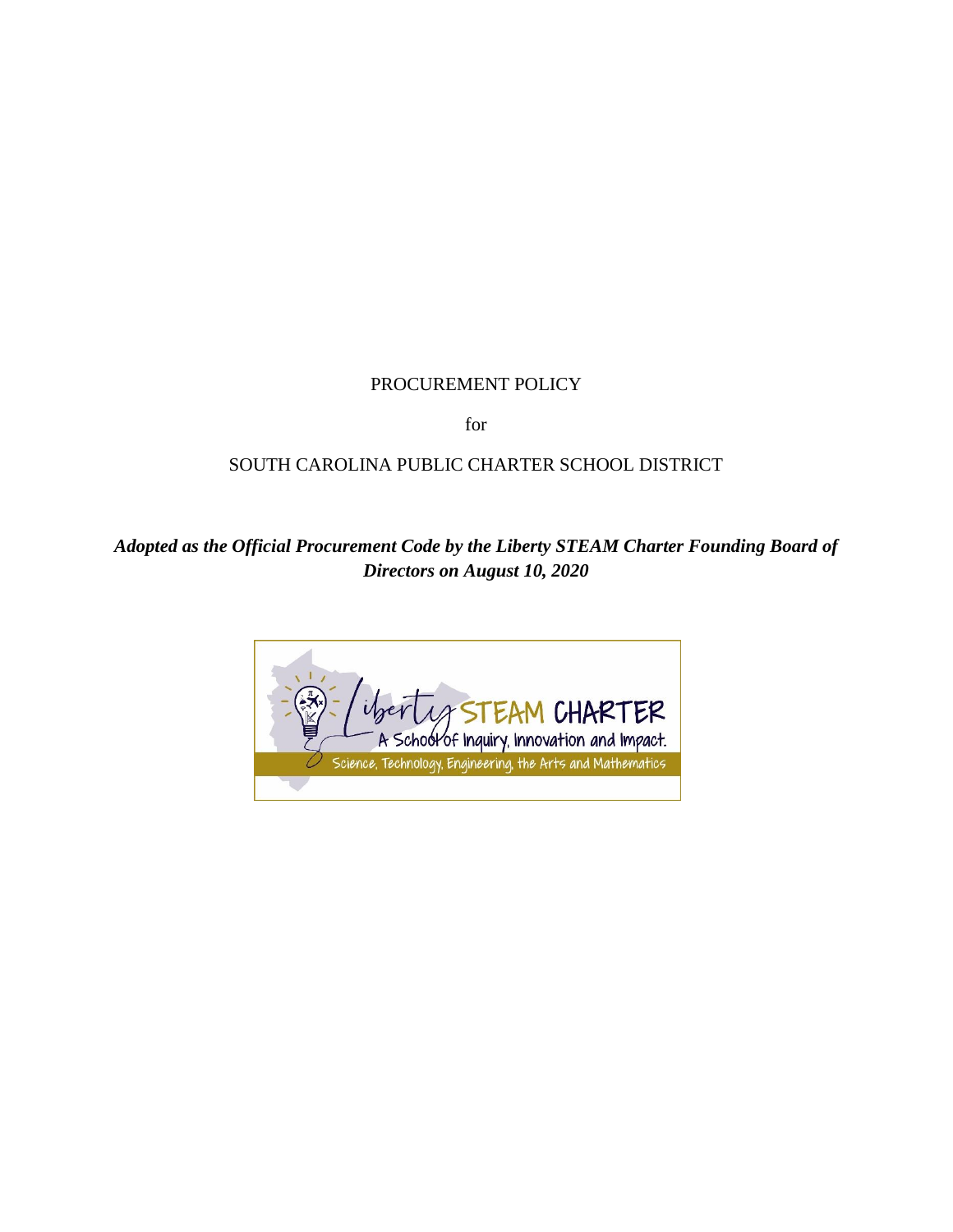### TABLE OF CONTENTS

## ARTICLE 1 – GENERAL PROVISIONS

#### Part A – Purposes and Application

- 1-101 Purpose
- 1-102 Application
- 1-103 Exemptions
- 1-104 Specific Repealer
- 1-105 Effective Date

#### Part B – Definitions of Terms Used in this Policy

1-201 Definitions

### Part C – Compliance with State and Federal Requirements

- 1-301 Public Access to Procurement Information
- 1-302 Compliance with Federal Requirements
- 1-303 Standards of Conduct

### ARTICLE 2 – SOURCE SELECTION AND CONTRACT INFORMATION

- Part A Methods of Source Selection
- 2-101 Methods of Source Selection
- 2-102 Competitive Sealed Bidding
- 2-103 Competitive Sealed Proposals
- 2-104 Competitive Purchases
- 2-105 Sole Source Procurement
- 2-106 Emergency Procurement
- 2-107 Rejection of Responses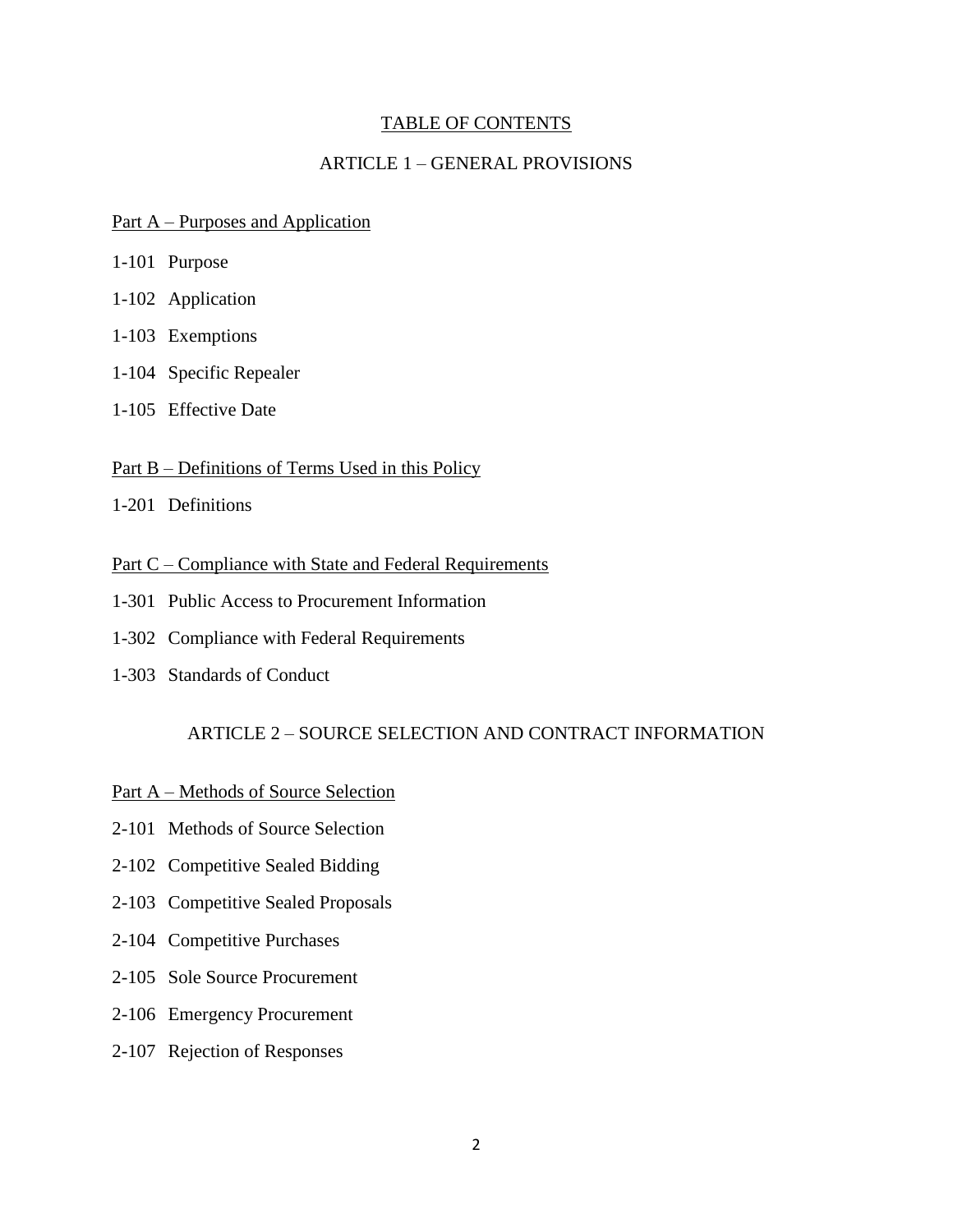### Part B – Vendor Qualifications and Duties

- 2-201 Responsibility of Vendors
- 2-202 Cost or Price Data

### Part C – Types of Contracts

- 2-301 Types of Contracts
- 2-302 Multi-Year Contracts
- 2-303 Blanket Purchase Agreements

### Part D – Audit of Records

- 2-401 Right to Audit Records
- Part E Reports and Records
- 2-501 Reporting of Anti-competitive Practices
- 2-502 Procurement Records

## ARTICLE 3 – SPECIFICATIONS

#### Part A – Specifications

3-101 Importance of Specifications

## ARTICLE 4 – PROCUREMENT OF CONSTRUCTION, ARCHITECT-ENGINEER AND

## LAND SURVEYING SERVICE

## Part A – Management of Construction Contracting

- 4-101 Selection of Method of Construction Contract
- 4-102 Contract Administration

## Part B – Construction Contract Clauses and Fiscal Responsibility

4-201 Standard Clauses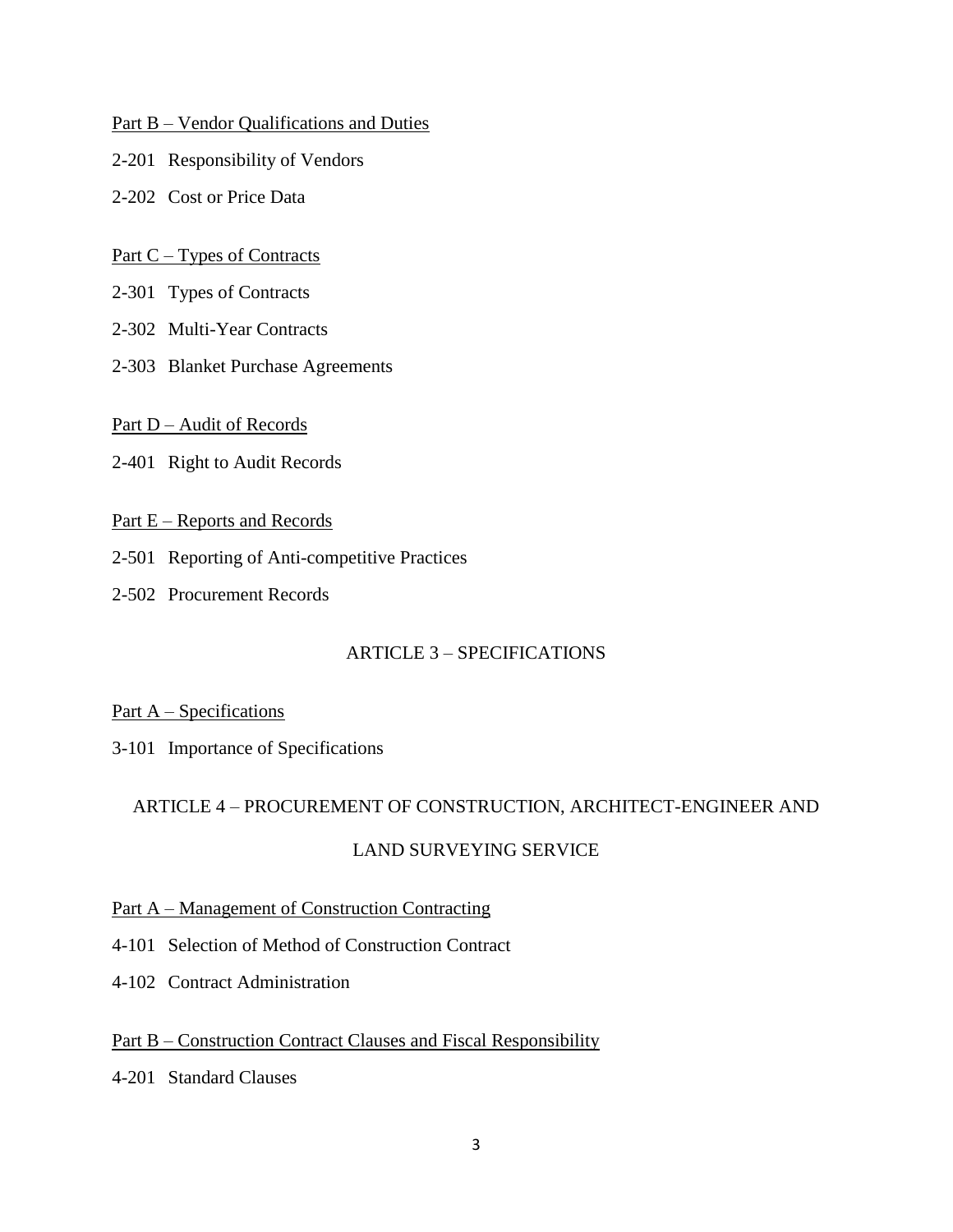### 4-202 Modifications

### Part C – Architect-Engineer and Land Surveying Services

### 4-301 Public Announcement and Selection Process

## ARTICLE 5 – PROPERTY MANAGEMENT

### Part A – Disposition of Surplus Property

5-101 Sale

### Part B – Proceeds

5-201 General Fund

## ARTICLE 6 – LEGAL AND CONTRACTUAL REMEDIES

### Part A – Exclusive Remedies

6-101 Waiver and Exhaustion

## Part B – Resolution of Protests

- 6-201 Authority to Resolve Protested Solicitations & Awards
- 6-202 Authority to Debar or Suspend
- 6-203 Authority to Resolve Contract and Breach of Contract Controversies

## Part C – Administrative Appeals

- 6-301 School District Superintendent
- 6-302 Procedures

#### Part D – Solicitation of Awards in Violation of Law

- 6-401 Applicability of this Part
- 6-402 Remedies Prior to an Award
- 6-403 Remedies after an Award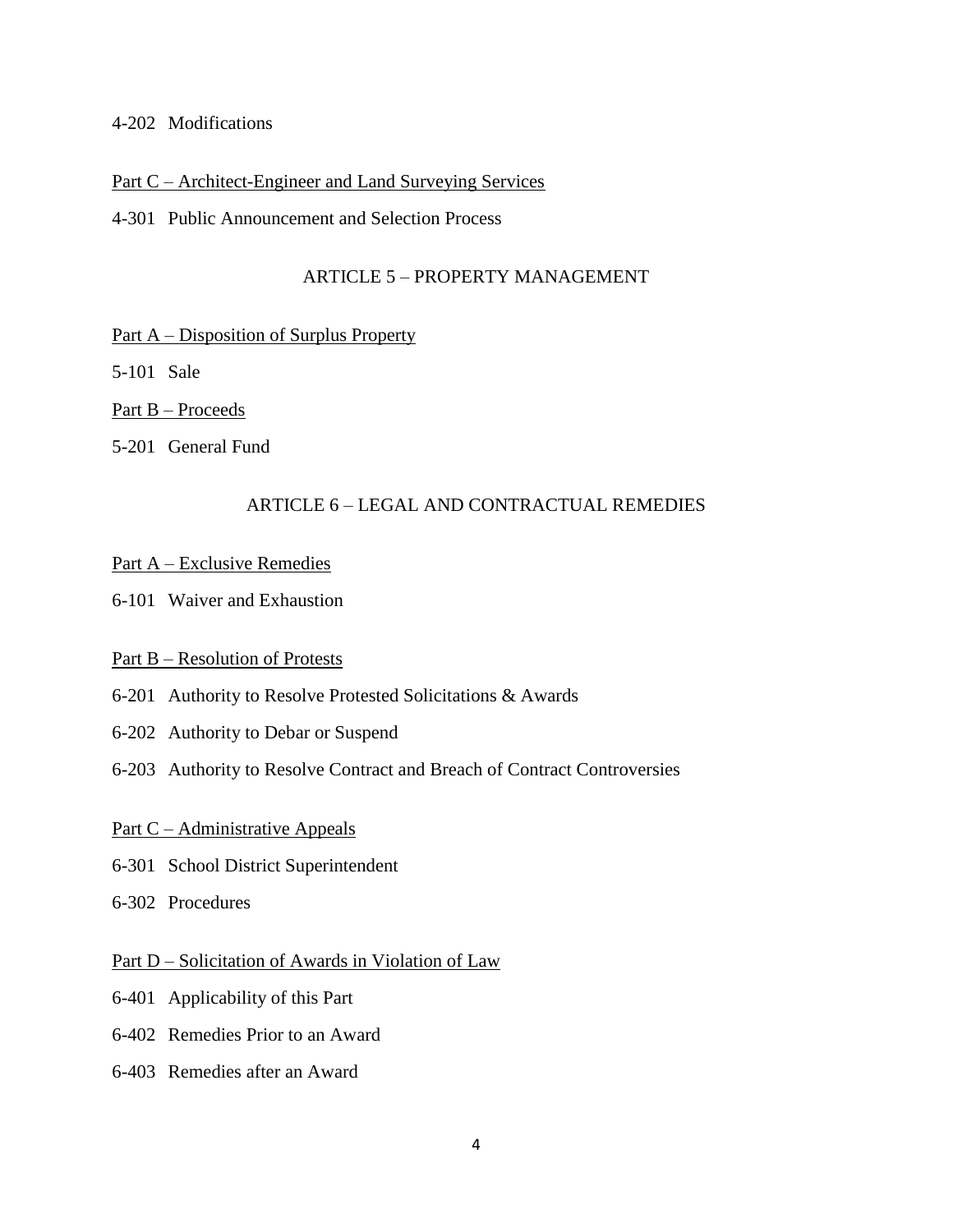# ARTICLE 7 – INTERGOVERNMENTAL RELATIONS

Part A – Cooperative Purchasing

- 7-101 Cooperative Purchasing Authorized
- 7-102 Sale, Acquisition or Use of Supplies
- 7-103 Cooperative Use of Supplies or Services
- 7-104 Joint Use of Facilities

# ARTICLE 8 – MINORITY BUSINESSES

Part A – Minority Businesses

8-101 Minority Businesses

# ARTICLE 9 – NON-DISCRIMINATION CLAUSE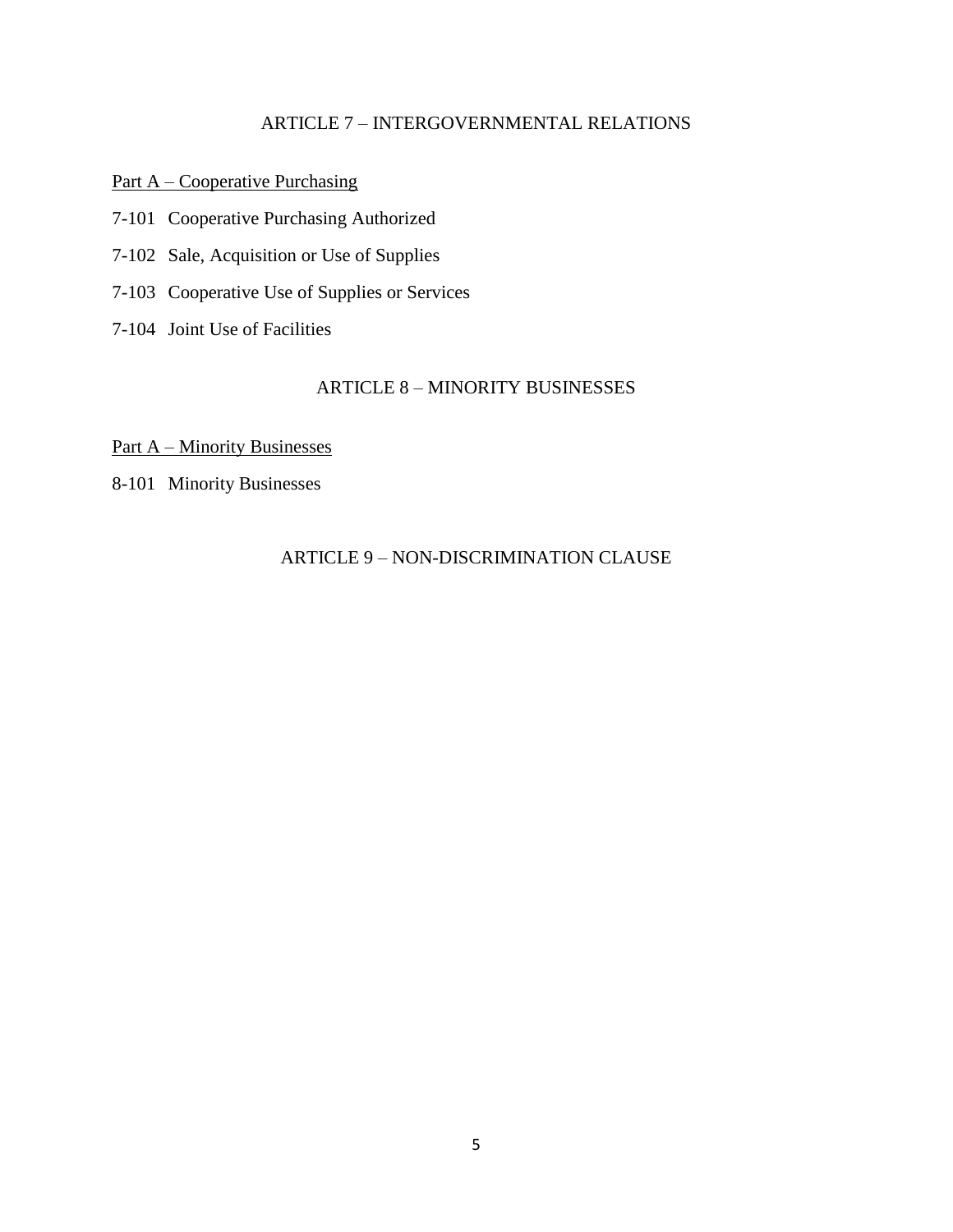# ARTICLE 1 – GENERAL PROVISIONS

## Part A – Purpose and Application

## 1-101 Purpose

The purpose of this Policy is to provide for the fair and equitable treatment of all involved in public purchasing by the South Carolina Public Charter School District (SCPCSD), to maximize the purchasing value of public funds in procurement and to provide safeguards for maintaining a procurement system of quality and integrity.

## 1-102 Application

This Policy applies to all procurements not presently being solicited and to all contracts and contract renewals for the private sector procurement of supplies, services and construction entered into unless the parties also agree to its application to contracts entered into prior to the effective date. The SCPCSD maintains, at its sole discretion, the prerogative to provide such items internally or, alternatively, by and through arrangements with other public entities as herein elsewhere provided. It will apply to public funds irrespective of their source. Nothing in this Policy will prevent any SCPCSD department or division from complying with the terms and conditions of any grant, gift or bequest which are otherwise consistent with law.

## 1-103 Exemptions

The SCPCSD may exempt specific supplies or services from this Policy. The following supplies and services are exempted from this Policy:

- a. Books, periodicals, newspapers, technical pamphlets, standardized tests and other testing materials, copyrighted educational materials, filmstrips, slides and transparencies
- b. Public utilities, such as electricity, water or sewer
- c. Travel
- d. Workshops, seminars and conferences
- e. Professional journals
- f. Taxes, social security, annuities and credit unions
- g. Life insurance or supplemental insurance
- h. Refunds on health insurance
- i. Oil company credit cards purchases for gas, oil and emergency repairs
- j. Professional services normally obtained on a fee basis, such as attorneys, auditors, accountants, physicians or dentists, provided that services are not rendered without the approval of the SCPCSD's Board of Trustees
- k. Clergy
- l. Court reporters
- m. Professional dues, registration and membership fees
- n. Instructional training or staff development offered by the SCPCSD to school employees and any contractual services that were necessary to provide the seminars
- o. Diplomas
- p. U.S. postage stamps and post office boxes
- q. Art reproductions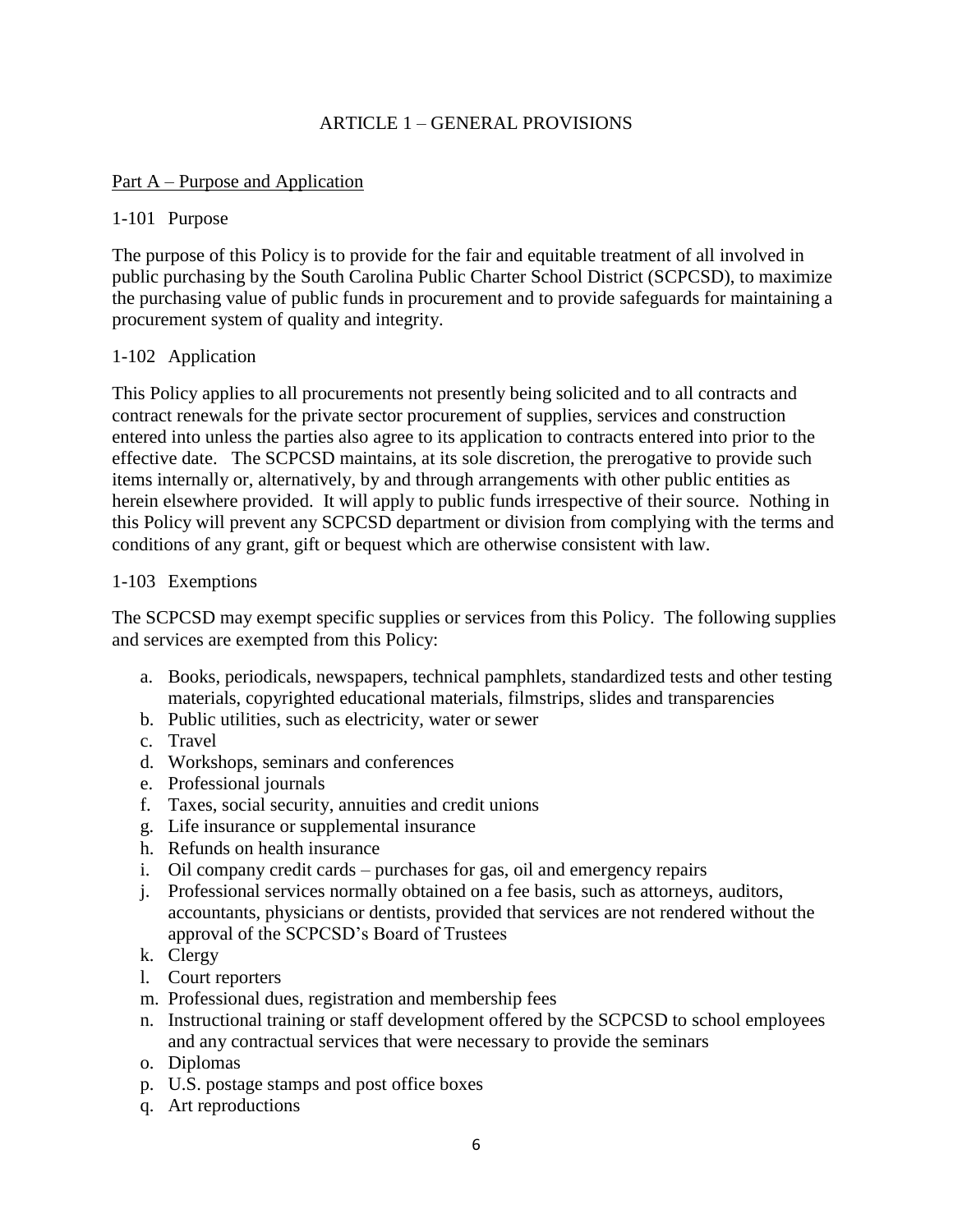- r. Expert witness services
- s. Furniture refurbishing services of the Department of Corrections
- t. Services and/or supplies provided by the Division of General Services to public procurement units
- u. Livestock, feed and veterinary supplies and services
- v. Local school funds (not allocated funds)

1-104 Specific Repealer

This Policy repeals all previously issued Policies, Rules or Regulations pertaining to procurement for the SCPCSD, except those dealing with the procurement of items exempted from this Policy.

## 1-105 Effective Date

This Policy will become effective at 12:01 a. m. on July 1, 2013.

### Part B – Definitions of Terms Used in this Policy

## 1-201 Definitions

- 1. Bidder Contractor, supplier, or vendor who responds to an invitation to bid.
- 2. Business Any corporation, partnership, individual, sole proprietorship, joint stock company, joint venture or any other private legal entity.
- 3. Catalog price The stated price that is found in a published catalog of goods and services available through a company. This price refers only to the amount the consumer must pay for the item itself and does not include ancillary costs such as any taxes that must also be collected at the time of purchase, or shipping and handling costs involved with delivering the goods to the buyer.
- 4. Construction The process of building, altering, repairing, improving or demolishing any structure or building owned by the school district. It does not include operation, routine repair or routine maintenance of existing structure, buildings or real property.
- 5. Contract All types of agreements, regardless of what they are called, for the procurement of supplies, services or construction.
- 6. Contract modification Any written alteration that may introduce or cancel specifications or terms of an existing contract while leaving intact its overall purpose and effect. Examples would be date of delivery, period of performance, price or quantity.
- 7. Contractor Any person having a contract with the school district.
- 8. Cooperative purchasing The sharing of procurement contracts between governmental entities.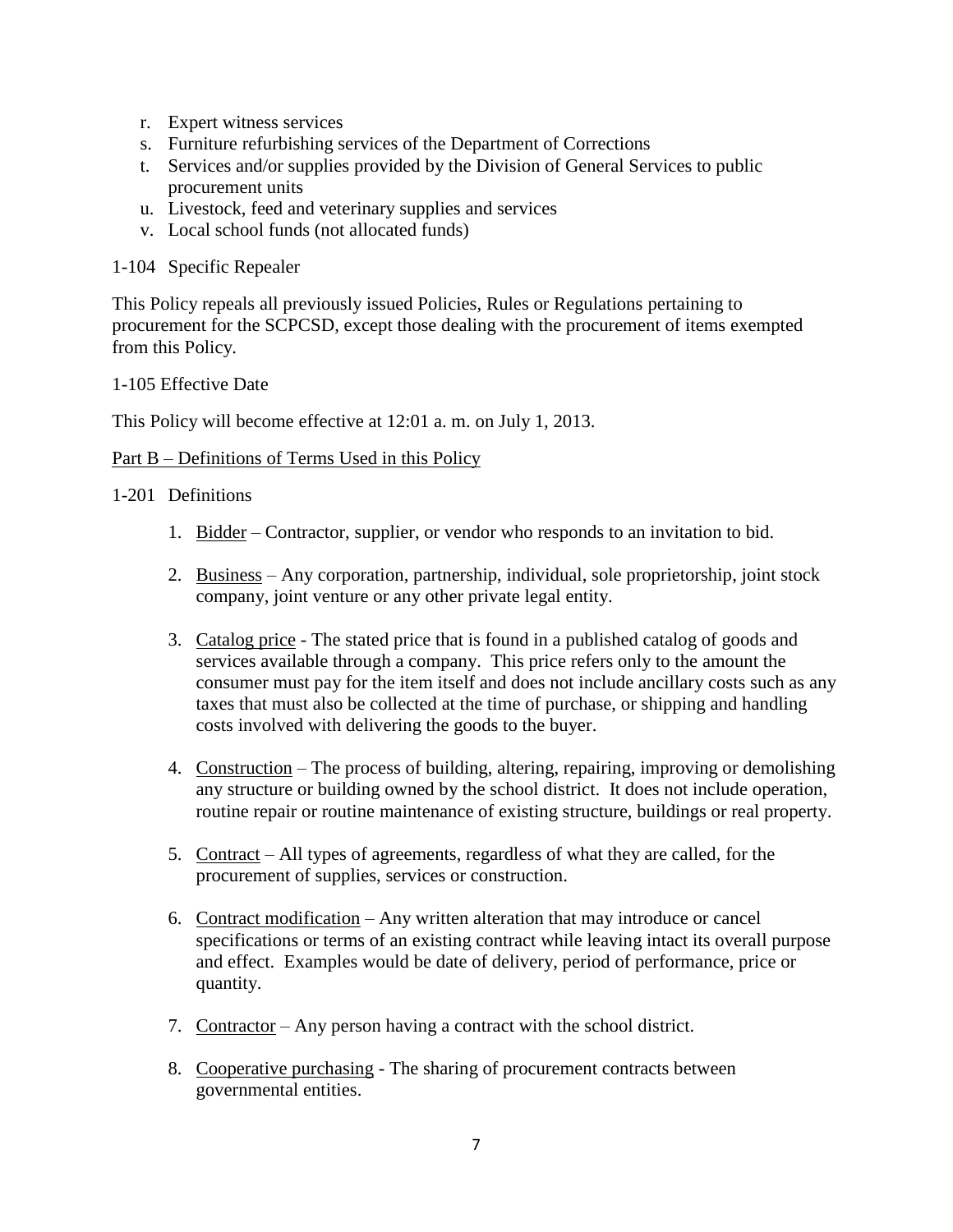- 9. Cost reimbursement contract Contracts that provide for payment of allowable incurred costs, to the extent prescribed in the contract. These contracts establish an estimate of total cost for the purpose of obligating funds and establishing a ceiling that the contractor may not exceed (except at its own risk) without the approval of the contracting officer.
- 10. Data Recorded information, regardless of its form or characteristics.
- 11. Date of opening (opening date) the date and time an Invitation for Bids is opened to solicit bids.
- 12. Employee An individual employed for wages or salary from the school district, whether elected or not, and any non-compensated individual performing services for the school district.
- 13. Invitation for Bids All documents, whether attached or incorporated by reference, utilized for soliciting bids.
- 14. Nonexpendable supplies All tangible supplies having an original acquisition cost of over \$100 per unit and a probable useful life of more than one year.
- 15. Person Any business, individual, committee, club, group or organization.
- 16. Procurement This process involves all functions that pertain to buying, purchasing, renting, leasing or otherwise acquiring any supplies, services or construction, including purchase planning, selection and solicitation of sources, financing, price negotiation, making the purchase, all phases of contract administration, inventory control, and disposals.
- 17. Public procurement unit Any state, county, municipality, school district, subdivision of the State, public authority, educational, health or any other entity that expends public funds for procurement of supplies, services or construction.
- 18. Purchase description Words used in a solicitation to describe the supplies, services or construction to be purchased and includes specifications attached to or made a part of the solicitation.
- 19. Request for Proposals (RFP) All documents, whether attached or incorporated by reference, utilized for soliciting proposals.
- 20. Response Any bid, offer or proposal, without regard to the source selection method, which is submitted in reply to a solicitation.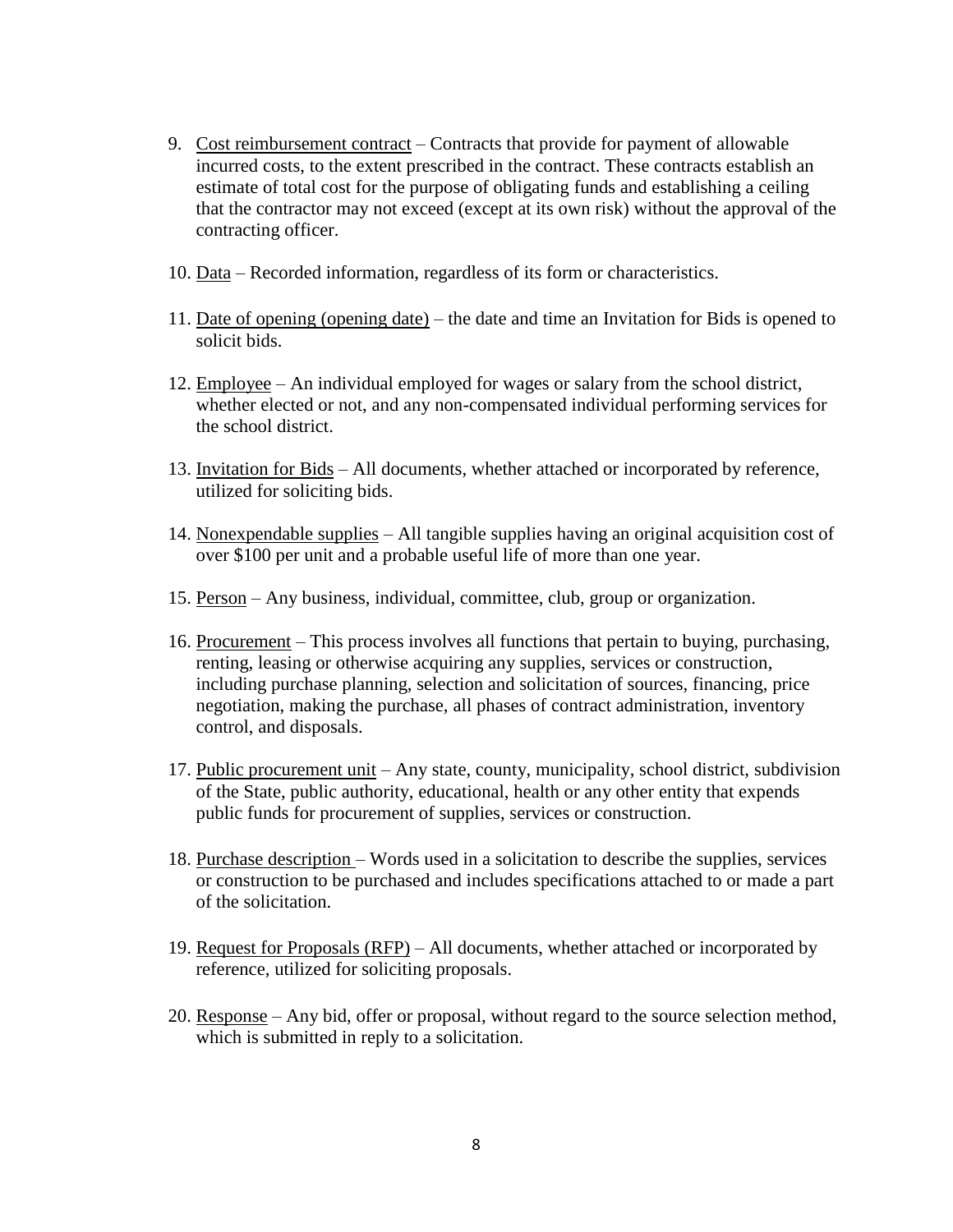- 21. Responsible vendor Any person who has the capability in all respects to perform fully the contract requirements and the integrity and reliability which will assure good faith performance.
- 22. Responsive vendor A person who has submitted a response which conforms in all material respects to an invitation for bids or a request for proposals.
- 23. SCPCSD South Carolina Public Charter School District
- 24. School District As herein used, school district is intended to include the Board of Trustees or their authorized agent, such as, but not limited to, the Superintendent, Director of Finance or, where applicable, Director or Procurement or other official responsible for procurement activity.
- 25. Service The furnishing of labor, time or effort by a contractor. This term does not include employment agreements.
- 26. Solicitation Any effort, without regard to the source selection method, to obtain supplies, services or construction by the school district.
- 27. Solicitation document The document (s) used in connection with a particular solicitation.
- 28. Supplies All property, including, but not limited to, equipment, materials, printing, insurance, information technology equipment and software packages, and leases of real property, excluding land or a permanent interest in land.
- 29. Surplus supplies Any supplies, other than expendable supplies, no longer having use to the school district. This includes obsolete supplies, scrap materials and nonexpendable supplies that have completed their useful life cycle.
- 30. Vendor Any person submitting a response to a solicitation.

#### Part C – Compliance with State and Federal Requirements

### 1-301 Public Access to Procurement Information

Procurement information will be a public record to the extent required by Chapter 4 of Title 30 (The Freedom of Information Act), South Carolina Code of Laws, 1976, with the exception that proprietary commercial or financial information supplied in response to a solicitation which is marked privileged and confidential is not to be disclosed.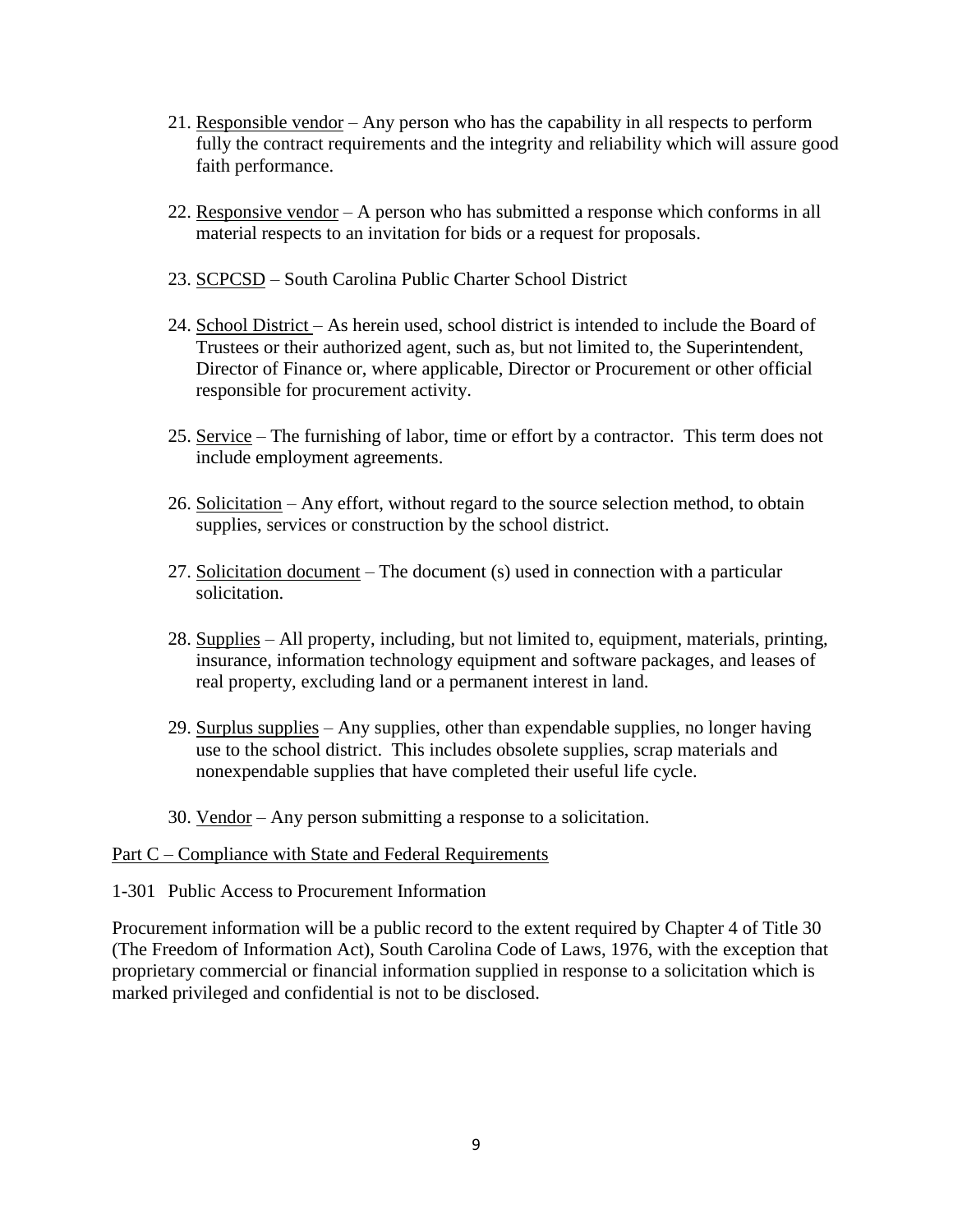## 1-302 Compliance with Federal Requirements

Where procurement involves the expenditure of federal assistance or contract funds, the school district will also comply with such federal law and authorized regulations that are mandatory and not otherwise contained herein.

1-303 Standards of Conduct

In all procurement actions for this school district, compliance will be with the provisions of Chapter 13, Title 8 (State Ethics Act), South Carolina Code of Laws, 1976.

## ARTICLE 2 – SOURCE SELECTION AND CONTRACT FORMATION

## Part A – Methods of Source Selection

2-101 Methods of Source Selection

Unless otherwise required by law or this Policy, all school district contracts will be awarded by competitive sealed bidding, pursuant to Section 2-102, except as provided in:

- a. Section 2-103 (Competitive Sealed Proposals) Over \$50,000
- b. Section 2-104 (Small Purchases) Up to \$50,000
- c. Section 2-105 (Sole Procurement)
- d. Section 2-106 (Emergency Procurement)
- e. Section 4-301 (Architect Engineer or Land Surveying Services)
- 2-102 Competitive Sealed Bidding
	- 1. Conditions for Use The preferred procurement technique of competitive bidding should not be used in all instances. This is a price determinate method of procurement and is best applied where the needs of the school district are precise, certain and may be secured from any number of potential suppliers.
	- 2. Invitation for Bids The invitation will be the document used to initiate a competitive sealed bid procurement and will include the following:
	- 3. instructions and information to bidders concerning the bid submission requirements, the time and date set for receipt of bids, the individual to whom the bid is to be submitted, the address of the office to which the bids are to be delivered and any other special information
		- a. the purchase description, specifications, delivery and performance schedule and inspection and acceptance requirements that are not included in the purchase descriptions
		- b. all contract terms and conditions, including warranty and bonding or other security requirements as applicable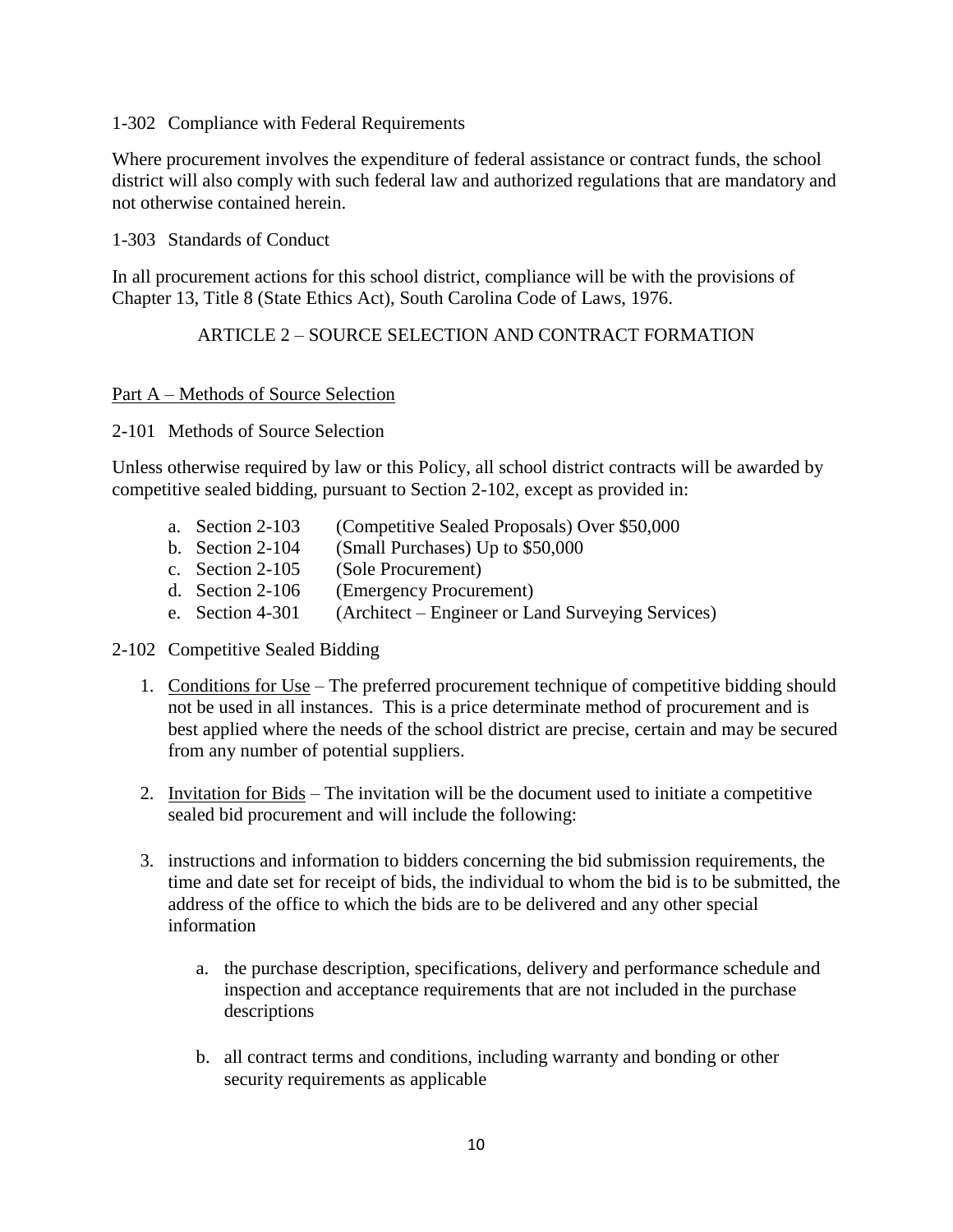- c. instructions to bidders to visibly mark as confidential each part of their bid that they consider to be proprietary information
- 4. Public Notice Public notice of the invitation for bids will be given. The notice may be included in a publication in a newspaper of general circulation at a reasonable time prior to bid opening. Bidding time will be set at a reasonable time to provide bidders time to prepare their bids. A minimum of seven (7) days will be provided, unless a shorter time is deemed necessary for a particular procurement as determined by the school district.
- 5. Bid Opening Bids will be opened publicly in the presence of one or more witnesses at the time and place designated in the invitation for bids. The dollar amount of each bid, other relevant information and name of each bidder will be recorded. The record and each bid will be open to public inspection after an award. Only the information disclosed at bid opening is considered to be public information until an award is made. An amendment postponing bid openings may be issued only when an emergency or unanticipated event beyond the control of bidders interrupt normal government operations.
- 6. Bid Acceptance and Bid Evaluation Bids will be accepted without alteration or correction, except as authorized in this Policy. If necessary for the best interest of the school district, the invitation for bids may include criteria to determine acceptability, such as inspection, testing, quality, workmanship, delivery and suitability for a particular purpose. Criteria that will affect the bid price and be considered in evaluation for award will be measurable, such as discounts, transportation costs and total or life cycle costs. The invitation for bids will set forth the cost criteria to be used. No cost criteria may be used in bid evaluations that are not set forth in the invitation for bids.
- 7. Correction or Withdrawal of Bids / Cancellation of Awards Corrections or withdrawal of inadvertently erroneous bids before or after an award or cancellation of awards or contracts based on such mistakes may be permitted where appropriate. After bid openings, no change in bid prices or other provisions of bids prejudicial to the interest of the school district or fair competition will be permitted. A bidder must submit a written request to either correct or withdraw a bid to the school district. Each written request must document the fact that the bidder's mistake is clearly an error that will cause substantial loss to his or her business. In order to maintain the integrity of the competitive sealed bidding process, a bidder will not be permitted to correct a bid mistake that would cause the bidder to have the low bid after the bid opening unless, by the judgment of the school district, the mistake is clearly evident from examining the bid document. An example would be extension of unit prices or errors in addition.

All decisions to permit the correction or withdrawal of bids or to cancel awards or contracts based on bid mistakes will be supported by written documentation.

8. Award – The contract will be awarded with reasonable promptness by written notice to the lowest responsive and responsible bidder whose bid meets the specifications and criteria set forth in the invitation for bids. If all bids exceed available funds as certified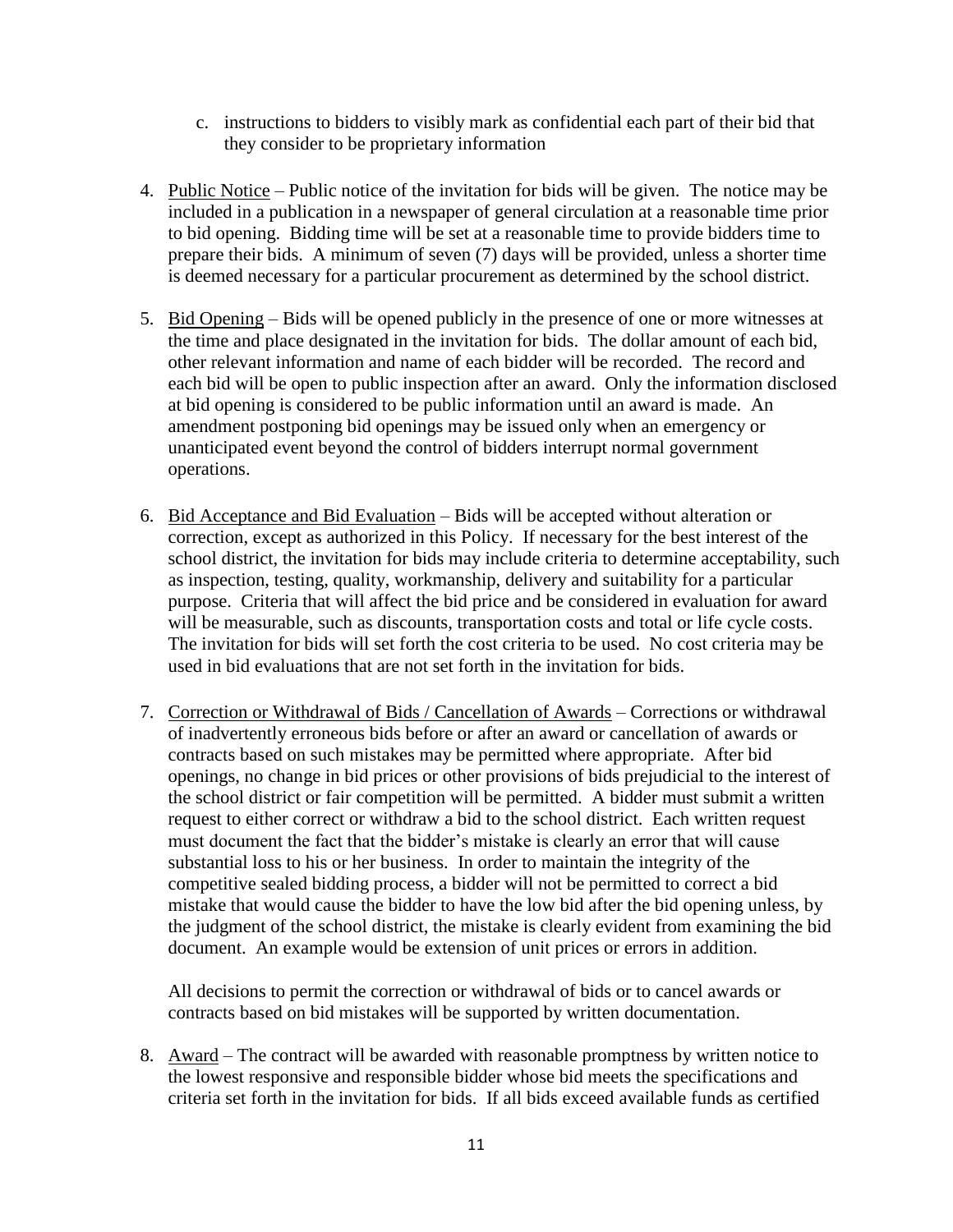by the school district fiscal officer and in situations where time or economic considerations preclude re-solicitation of work at a reduced scope, the school district is authorized to negotiate an adjustment in the bid price with the low responsive and responsible bidder. This adjustment includes changes in the bid requirements, in order to bring the bid within the amount of available funds.

- 9. Multi-Step Sealed Bidding When it is considered impractical to initially prepare a purchase description to support an award based on price, an invitation for bids may be issued requesting the submission of unpriced offers to be followed by an invitation for bids limited to those bidders whose offers have been qualified under the criteria set forth in the first solicitation.
- 2-103 Competitive Sealed Proposals
	- 1. Conditions for Use When the school district determines in writing that the use of competitive sealed bidding is either not practical or advantageous to the school district, a contract may be awarded by competitive sealed proposals. Competitive sealed proposals should be used when both the needs of the school district and the costs to satisfy those needs are important and the methods or items to satisfy those needs are not clear and precise. While price is an important factor, it is considered less significant than fully meeting the needs of the school district. The ultimate purpose of this method of procurement is to provide flexibility to the school district while taking into consideration various options and the costs of each. Proposals will be solicited through a request for proposals.
	- 2. Public Notice Public notice of the request for proposals will be given in the same manner as provided in Section 2-102 (3).
	- 3. Proposal Opening Proposals will be publicly opened, but only the names of the bidders will be disclosed at the opening of the proposal. Contents of competing proposals will not be disclosed during the process of opening or negotiation. All proposals will be opened for public inspection after the contract is awarded. Proprietary or confidential information marked as such in each proposal will not be disclosed without written consent of the bidder.
	- 4. Request for qualifications Prior to soliciting proposals, and after giving adequate public notice, the school district may issue a request for qualifications, experience and ability to perform the requirements of the contract from prospective bidders. At a minimum, the request will contain a description of the goods or services to be solicited by the invitation for bids and the general scope of the work. The request will also contain the deadline for submission of information and how prospective bidders may apply for consideration.

The responses that are received by the school district will be ranked from most to least qualified on the basis of the information provided. The school district will then invite bids from, at a minimum, the top two prospects in accordance with section 2 above.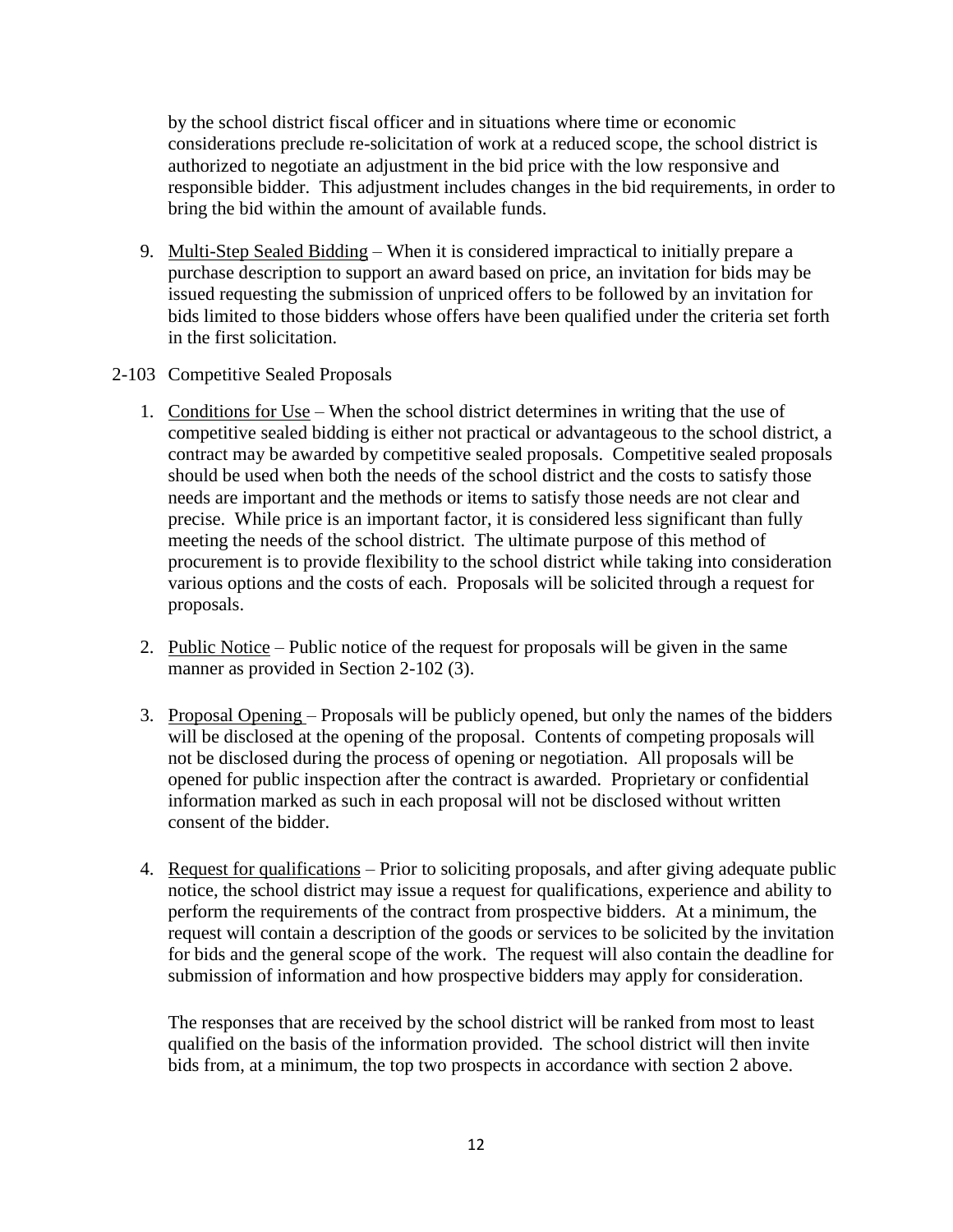- 5. Negotiations with Responsible Bidders and Revisions to Proposals Pursuant to the selection criteria outlined in the request for proposals, negotiations may be conducted with any bidder submitting a proposal that appears to be eligible for the contract award. These bidders will be given the opportunity to submit best and final proposals, if negotiations with any other bidder results in a material alteration to the request for proposals and such alteration has a cost consequence that may alter the order of the bidders' price quotations included in their initial proposals. When conducting negotiations, there will be no disclosure of any information derived from the proposals submitted by competing bidders.
- 6. Evaluation Factors The request for proposals will state the evaluation factors in relative order of importance. Price may, but need not, be an initial evaluation factor. Each responsive and responsible bidder's proposal will be evaluated. The proposal will then be ranked in accordance with the results of this evaluation.
- 7. Award An award will be made to the responsible bidder whose proposal is determined in writing to be most advantageous to the school district taking into the consideration the evaluation factors outlined in the request for proposals. No other factors or criteria will be used in the evaluation. The contract file will contain the basis on which the award is made.
- 2-104 Small Purchases
	- 1. Small purchases up to \$2,500 may be completed without competitive quotations if the prices are considered to be reasonable. The school district will note the purchase requisition as: "Price is fair and reasonable" and sign such purchase requisition. Purchases will be fairly distributed among qualified suppliers. If deemed reasonable, a quotation will be solicited from suppliers other than the prior when placing a repeat order.
	- 2. Small purchases from \$2,501 \$10,000 may be completed with written quotations from at least three qualified suppliers. It must be documented that the procurement is to the advantage of the school district, with consideration of the price, administrative costs and other factors, and this documentation must be attached to the purchase requisition. If a price is solicited by phone, the vendor will need to furnish a written quotation.
	- 3. Small purchases from \$10,001 \$50,000 may be completed with written quotations from at least three qualified suppliers and advertisement in South Carolina Business Opportunities or a newspaper of general circulation in the District. Electronically is an option if Board approved.
- 2-105 Sole Source Procurement
	- 1. Conditions for Use This method of procurement is the least competitive and will have limited use. In instances, where the school district's needs can only be met by one method, means or item, sole source procurement will be appropriate. Cost is not pertinent where the needs are unique and can only be satisfied through a unique purchase.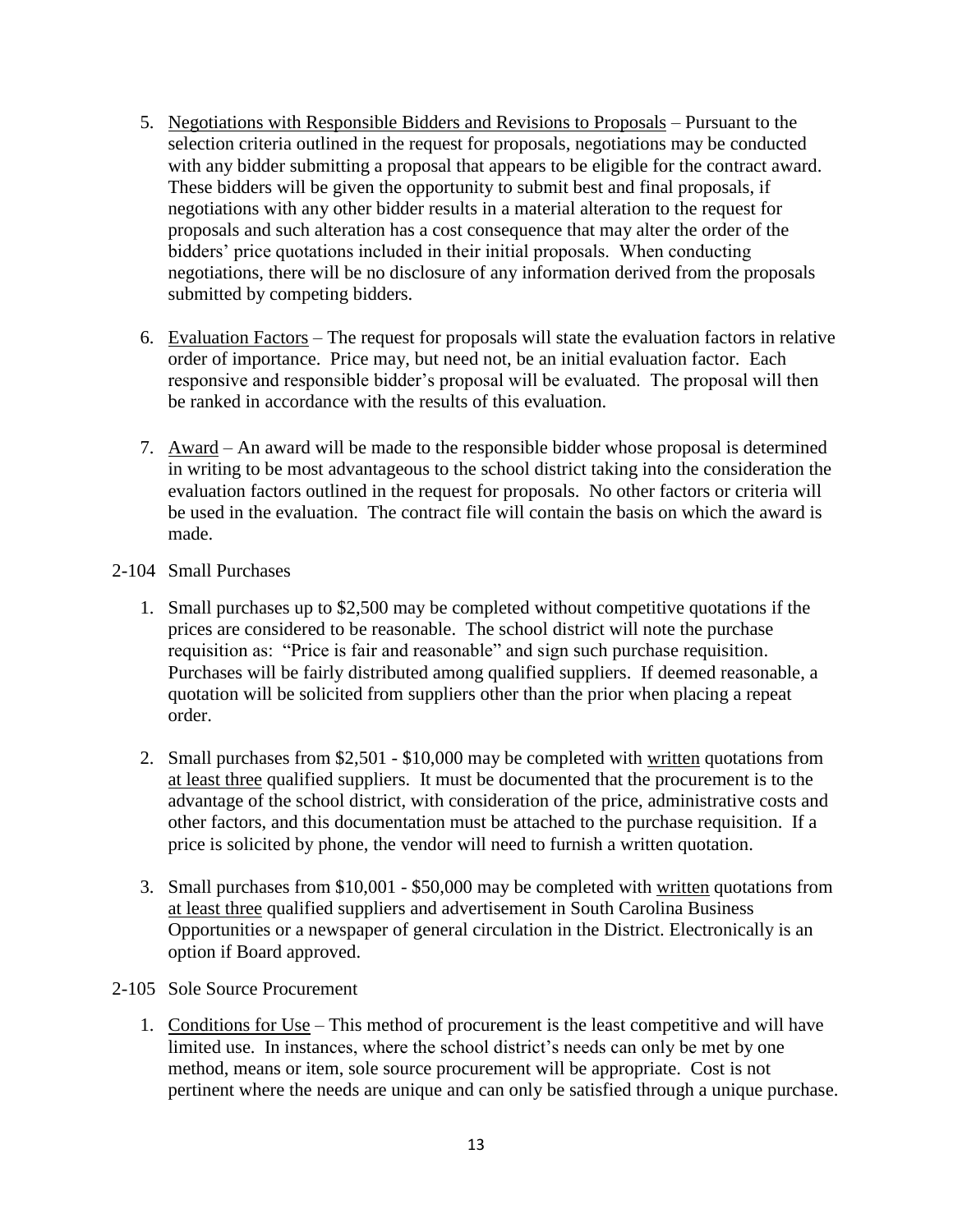Determination regarding whether procurement will be made as a sole source will be made by a committee consisting of employees of the school district office. The requester must explain, in writing, why no other source is suitable or acceptable to meet the needs of the school district.

- 2. Award A contract may be awarded for a supply, service or construction item without competition when the school district determines, in writing, that there is only one source for the item. Examples would be:
	- a. where the compatibility of equipment, accessories or replacement parts is the vital consideration,
	- b. where a unique item is needed for trial use or testing,
	- c. where a unique item is to be procured for resale,
	- d. where the item is one of a kind, and
	- e. printed forms, pamphlets and brochures exclusive of printing equipment.

### 2-106 Emergency Procurement

Aside from any other provision of this Policy, the school district may make or authorize others to make emergency procurements when there is a threat to public health, welfare or safety under emergency conditions or where normal daily operations are affected provided that these procurements will be made with as much competition that is practical under the circumstances. If emergency considerations develop after an unsuccessful attempt to use competitive sealed bidding, an emergency procurement may also be made. A written determination will be made stating the basis for an emergency procurement and for the selection of the particular vendor. These procurements will be limited to supplies, services and construction items necessary to meet the emergency.

## 2-107 Rejection of Responses

1. Rejection of All Responses – Every effort will be made to anticipate changes in requirements prior to the date of opening and to notify all prospective vendors of any resulting modifications or cancellation, thereby permitting vendors to change their responses and preventing the unnecessary exposure of responses.

As a general rule, a solicitation will not be cancelled and re-advertised after opening due solely to increased requirements for the item being procured. An award will be made on the initial solicitation, and the additional quantity required will be treated as a new procurement. A solicitation will be cancelled when it is determined prior to an award but after the opening date that the requirements of availability and specifications have not been met.

A compelling reason must exist to reject all responses. The solicitation may be cancelled when it is determined in writing that:

- a. inadequate or vague specifications were cited in the solicitation,
- b. specifications have been revised,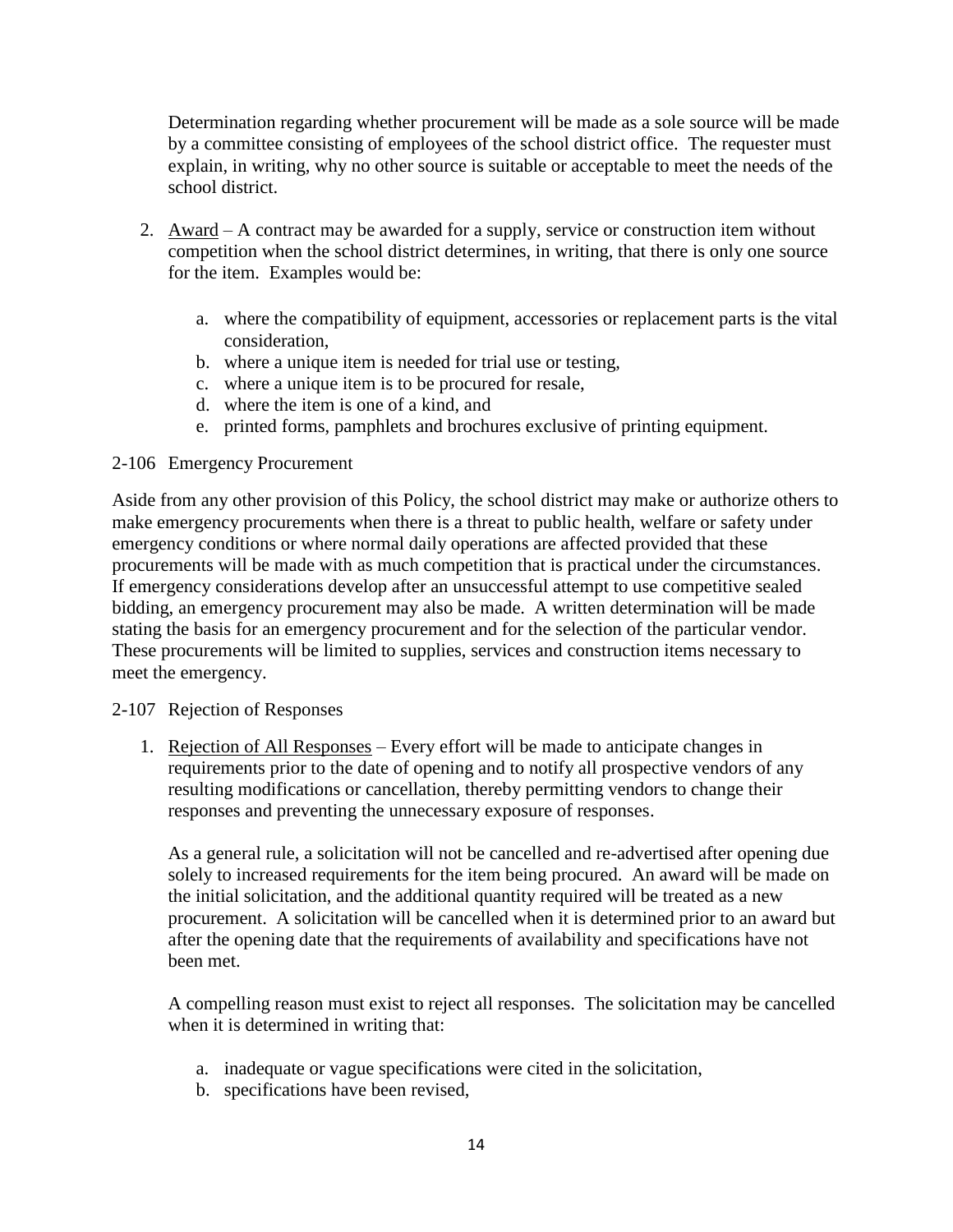- c. supplies or services being procured are no longer required,
- d. the solicitation did not provide for consideration of all factors of costs to the school district,
- e. responses received indicate that the needs of the school district can be satisfied in a less expensive way other than that which the responses were invited,
- f. all otherwise acceptable responses received are unreasonably priced,
- g. the responses were not independently derived in open competition, collusive or submitted in bad faith, or
- h. for other reasons, cancellation is clearly in the best interest of the school district.
- 2. Rejection of Individual Responses Any response that fails to conform to the essential requirements of the solicitation, such as bid security, will be rejected. Any bid that does not conform to the specifications contained or referenced in the invitation for bids may be rejected unless the invitation for bids allowed the submission of alternate bids and the alternates met the requirements specified. Any responses that fail to conform to the delivery schedule or permissible alternates stated in the solicitation may be objected as non-responsive. Ordinarily, a response should be rejected when the vendor attempts to impose conditions that would limit his liability to the school district, since imposing this condition would be prejudicial to other vendors. Examples of responses that should be rejected:
	- a. The vendor attempts to protect against future changes in conditions, such as increased costs, if total possible cost to the school district cannot be determined,
	- b. The vendor fails to state a price or states a price but restricts this price and states that the price will be subject to the "price in effect at the time of deliveries,"
	- c. When not authorized by the solicitation, the vendor restricts their response by stipulating that the response is only to be considered if, prior to the date of award, the vendor receives or does not receive an award under a separate procurement,
	- d. The vendor requires the school district to determine that their product meet the specifications of the school district, or
	- e. The vendor limits the rights of the school district under any contract clause.
- 3. Any responses received after the school district has declared that the time set for opening has arrived will be rejected, unless the response was in the possession of the school district but misplaced. In this event, the misplaced response will be considered along with the other responses previously received.
- 4. Minor Informalities or Irregularities in Bids or Offers A minor informality or irregularity is one that is merely a matter of form or an immaterial variation from the exact requirements of the solicitation, having no affect or merely a trivial or negligible effect on price, quality, quantity or delivery of the supplies or performance of the services being procured, and the correction or waiver of which would not affect the relative standing of, or be otherwise prejudicial to other vendors. The School District shall either give the vendor an opportunity to cure any deficiency resulting from a minor informality or irregularity in a response or waive any such deficiency where it is to the advantage of the School District. Such communication or determination shall be in writing.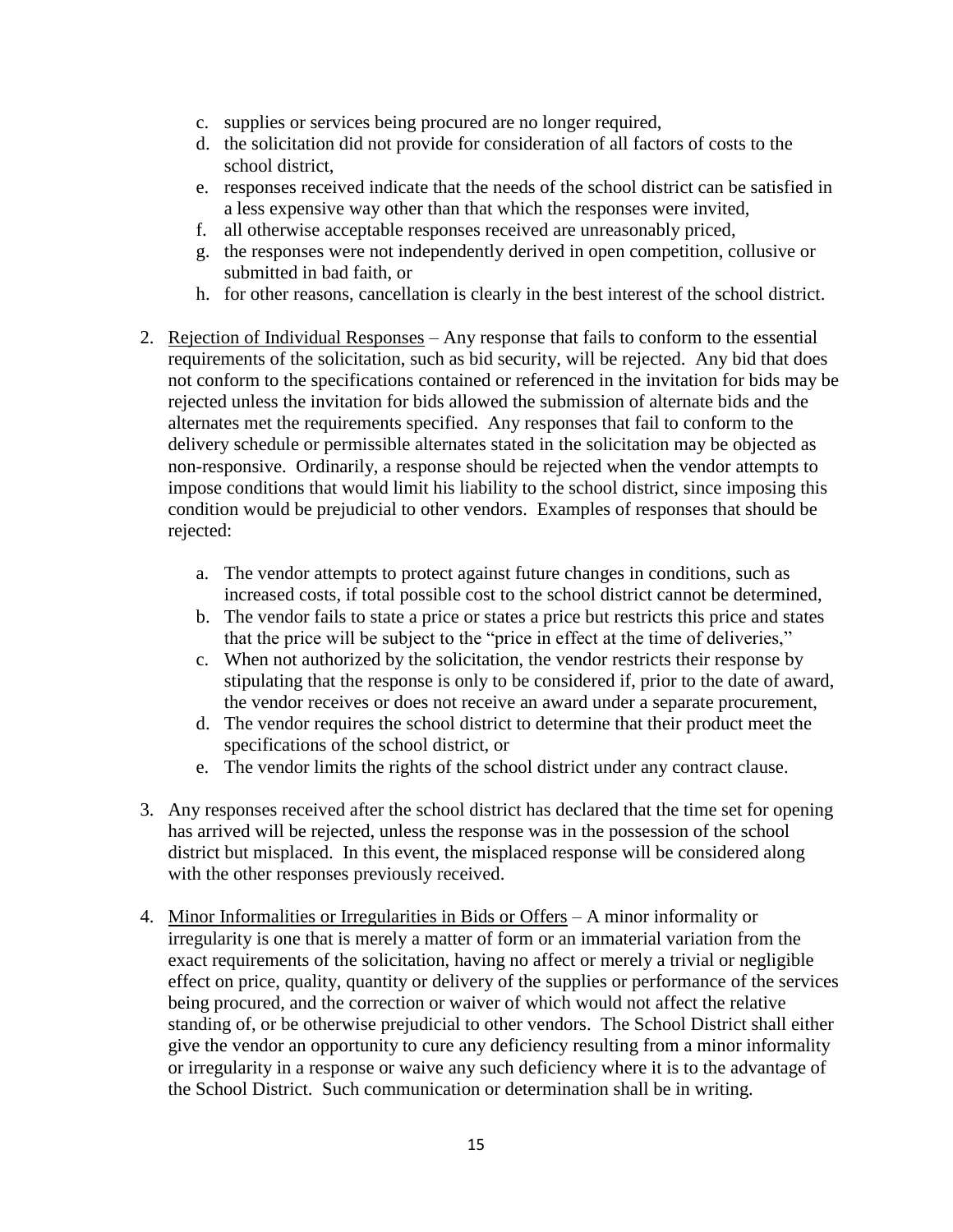Examples of minor informalities or irregularities include, but are not limited to:

- a. Failure of a vendor to return the number of copies of signed responses required by the solicitation
- b. Failure to furnish the required information concerning the number of the vendor's employees or failure to make a representation concerning their size status
- c. Failure of a vendor to sign their response, but only if :
	- i. The firm submitting the response has formally adopted or authorized the execution of documents by typewritten, printed or rubber-stamped signature and submits evidence of such authorization and the response carries such a signature, or
	- ii. The unsigned response is accompanied by other material indicating the vendor's intention to be bound by the unsigned response such as the submission of a price guarantee with the response or a letter signed by the vendor with the response referring to and clearly identifying the response itself.
- d. Failure of a vendor to acknowledge receipt of an amendment to a solicitation, but only if:
	- i. The response received clearly indicates that the vendor received the amendments, such as where the amendment added another item to the solicitation and the vendor submitted a response thereon,
	- ii. The amendment clearly would have no affect or merely a trivial or negligible effect on price, quality, quantity, delivery or the relative standing of vendors, such as an amendment correcting a typographical mistake in the name of the School District, or
	- iii. There is a failure to furnish an affidavit concerning affiliates, if required.

## Part B – Vendor Qualifications and Duties

## 2-201 Responsibility of Vendors

A written determination of the non-responsibility of a vendor shall be made. The unreasonable failure of a vendor to promptly supply information in connection with an inquiry with respect to responsibility may be grounds for a determination of non-responsibility with respect to such vendor. Factors to be considered in determining the responsibility of a vendor include whether the prospective contractor has:

- a. The appropriate financial, material, equipment, facilities and personnel resources and expertise available, or the ability to attain them, necessary to indicate its capability to meet all contractual requirements,
- b. A satisfactory record of past performance,
- c. A satisfactory record of integrity,
- d. Qualified legally to contract with the school district, and
- e. Supplied all necessary information in connection with an inquiry concerning responsibility. A copy of the written determination of non-responsibility shall be sent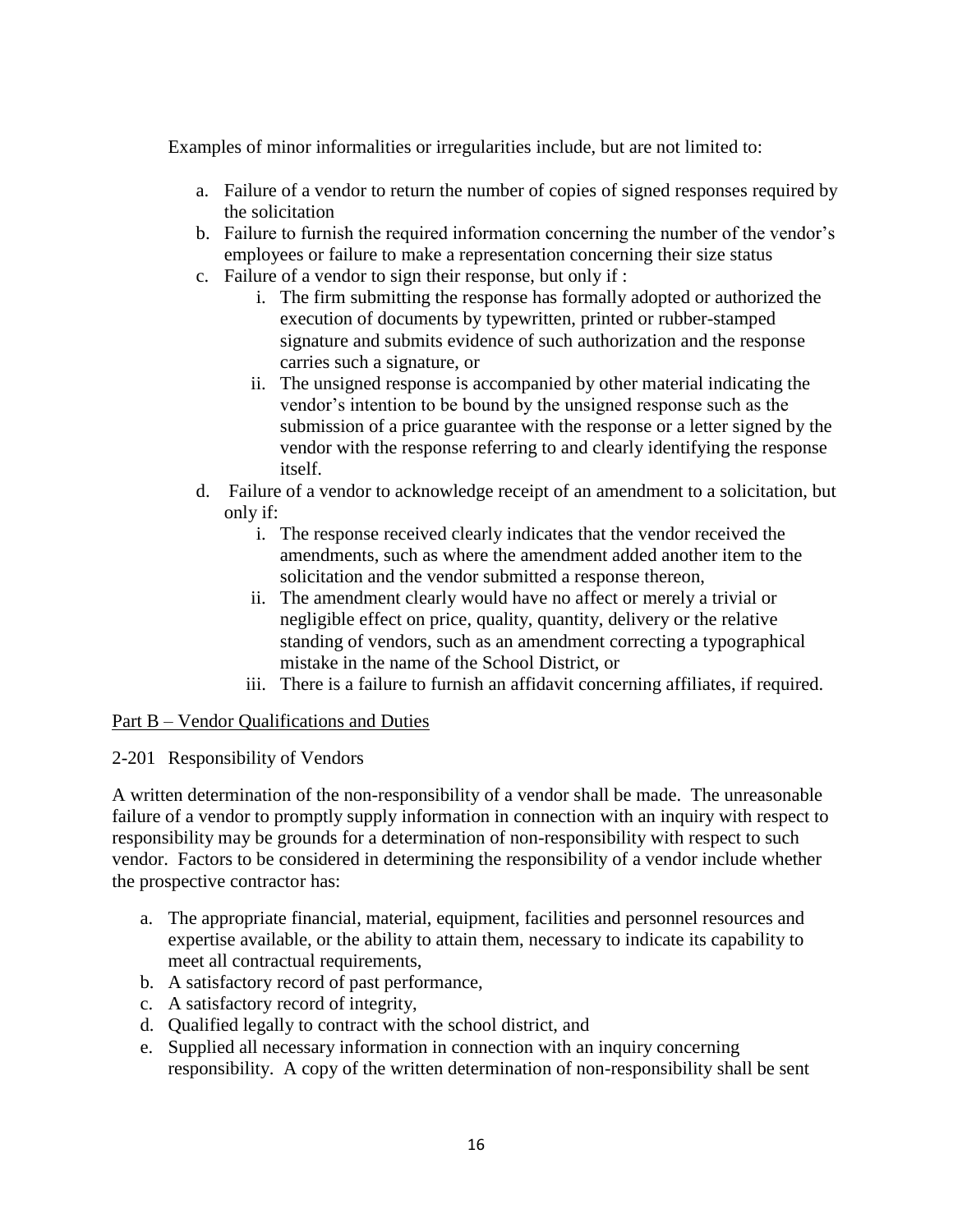promptly to the non-responsible bidder or offeror. The final determination shall be made a part of the procurement file.

- 2-202 Cost or Price Data
	- 1. Required Submission Relative to the Award of Contracts A prospective contractor shall submit cost or pricing data when the contract is expected to exceed one hundred thousand dollars (\$100,000). The submission of such cost or pricing data relating to the award of a contract is not required where:
		- a. The contract price is based on adequate price competition,
		- b. The contract price is set by law or regulation, or
		- c. It is determined in writing that such requirement may be waived and the determination states the reasons for such waiver.
	- 2. Required Submissions Relating to Change Orders or Contract Modifications A contractor shall submit cost or pricing data prior to the pricing of any change order or contract modification, including adjustments to contracts awarded by competitive sealed bidding. The submission of such cost or pricing data relating to the pricing of a change order or contract modification is not required where:
		- a. Unrelated and separately priced adjustments for which cost or pricing data would not be required are consolidated for administrative convenience or
		- b. It is determined in writing that such requirement may be waived, and the determination states the reason for such waiver.
	- 3. Certificate Required A contractor, actual or prospective, required to submit cost or pricing data in accordance with this Section, shall certify that, to the best of its knowledge and belief, the cost or pricing data submitted was accurate, complete and current as of a mutually specified date prior to the award of the contract or the pricing of the change order or contract modification.
	- 4. Price Adjustment Provision Required Any contract awarded, change order or contract modification under which submission and certification of cost or pricing data are required shall contain a provision stating that the price to the School District, including profit or fee, shall be adjusted to exclude any significant sums by which the School District finds that such price was increased because the contractor-furnished cost or pricing data was inaccurate, incomplete or not current as of the date agreed upon between the School District and the contractor.

# Part C – Types of Contracts

# 2-301 Types of Contracts

Subject to the limitations of this Section, any type of contract which will promote the best interest of the School District may be used, provided that the use of a cost-reimbursement or cost-plus-a-percentage-of-cost contract shall not be used unless it contains a guaranteed maximum contract amount. Such a contract may be used only when a determination by the District is made in writing that such contract is likely to be less costly to the School District than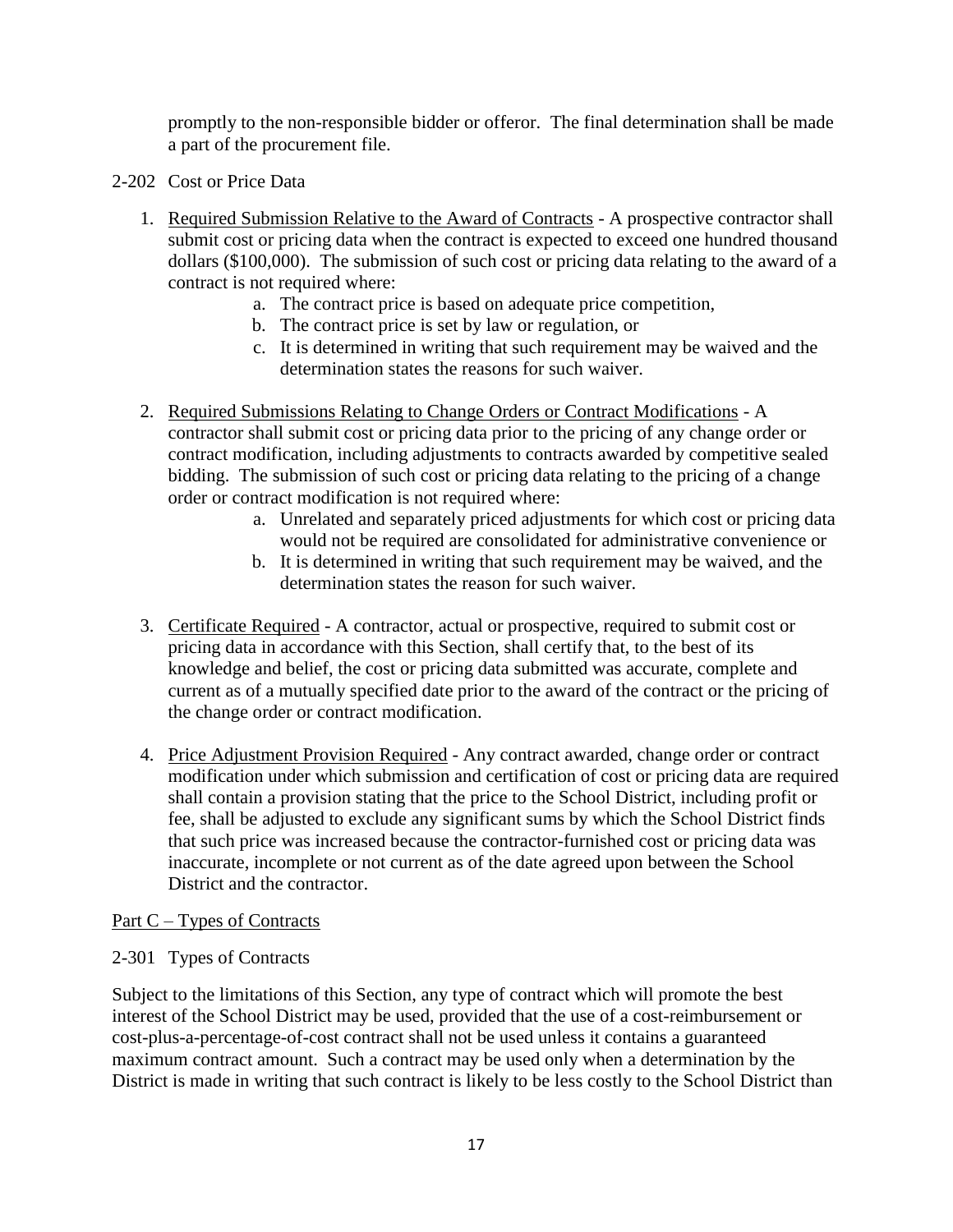any other type or that it is impracticable to obtain the supplies, services or construction required except under such a contract.

2-302 Multi-Year Contracts

- 1. Specified Period A contract for supplies or services may be entered into for a period of time not to exceed five (5) years, provided the term of the contract and the conditions of renewal or extension, if any, are included in the solicitation and funds are available for the first fiscal period at the time of contracting. Payment and performance obligations for succeeding fiscal periods shall be subject to the availability and appropriation of funds therefore.
- 2. Determination Prior to Use Prior to the utilization of a multi-year contract, it shall be determined in writing:
	- a. That estimated requirements cover the period of the contract and are reasonably firm and continuing and
	- b. That such a contract will serve the best interest of the school district by encouraging effective competition or otherwise promoting savings in school district procurement.

The following factors are among those relevant to such a determination:

- a. Vendors are not willing or able to compete because of high start-up costs or capital investment,
- b. Lower production costs because of larger quantity or service requirements and substantial continuity of production or performance over a longer period of time can be expected to result in lower unit prices,
- c. Stabilization of the contractor's workforce over a longer period of time may promote economy and consistent qualities, and
- d. The cost and burden of contract solicitation, award and administration of the procurement may be reduced.
- 3. Evaluation Care should be taken when evaluating multi-year prices against prices for the first fiscal period that a determination on the basis of prices for the first period does not permit the successful bidder or offeror to "buy in" so as to give such bidder or offeror an undue competitive advantage in subsequent procurements.
- 4. Solicitation Document The solicitation document shall state the following:
	- a. The estimated amount of supplies or services required for the proposed contract,
	- b. That a unit price shall be given for each supply or service and that such unit prices shall be the same throughout the contract term (except to the extent price adjustments are authorized in the solicitation or the resulting contract),
	- c. That the multi-year contract will be terminated if funds are not appropriated or otherwise made available to support continuation of performance in any fiscal period succeeding the first fiscal year, provided, however, this does not affect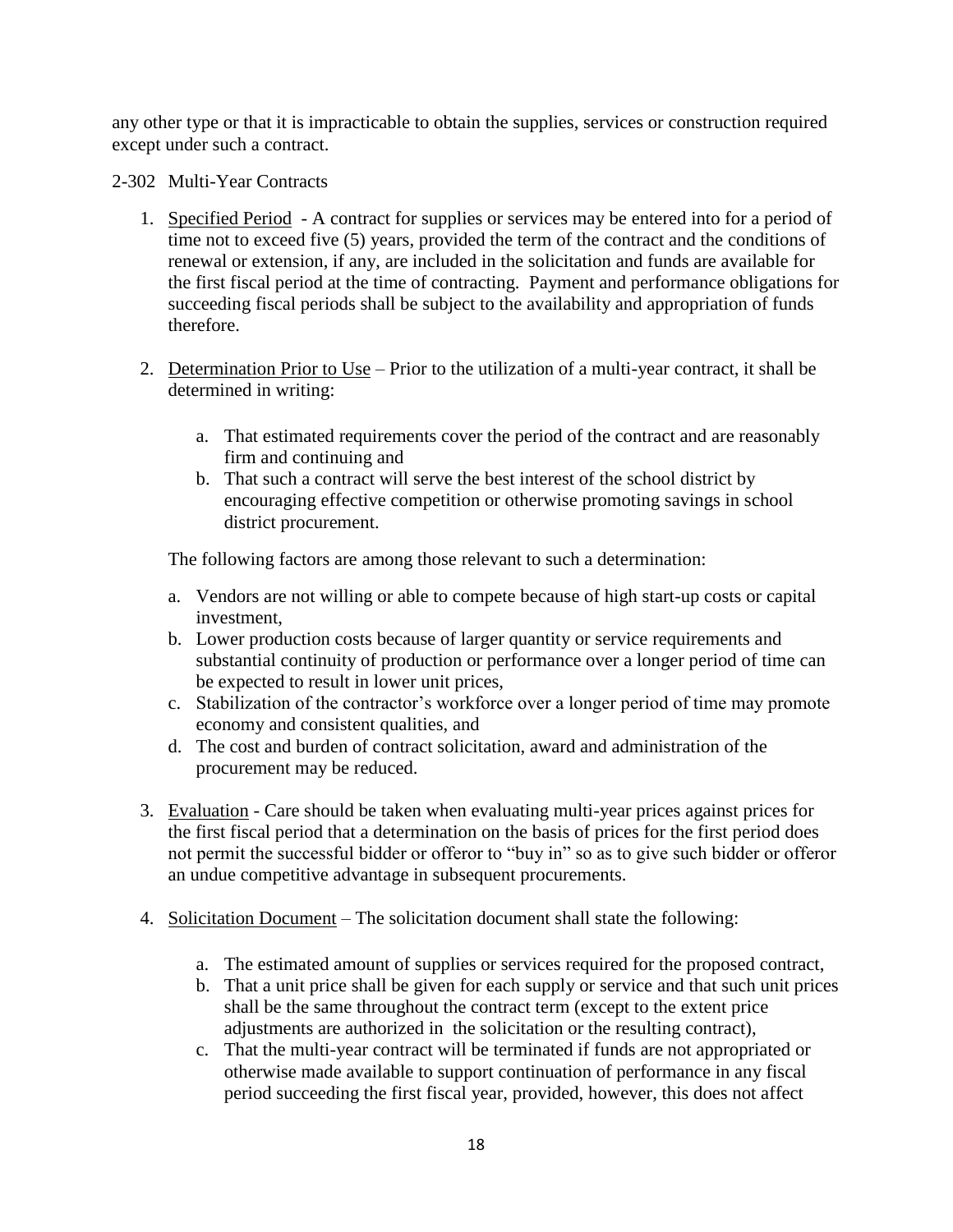either the school district's rights or the contractor's rights under any other termination clause in the contract,

- d. That the school district must notify the contractor on a timely basis that the funds are not available for the continuation of the contract for a subsequent fiscal year,
- e. Whether vendors may submit prices for the first fiscal period only, the entire time of performance only or both the first fiscal period and the entire time of performance, and
- f. That a multi-year contract may be awarded and how such an award will be determined including, if prices for the first fiscal period and the entire time of performance are submitted, how such prices will be compared.
- 5. Termination Due to Unavailability of Funds in Succeeding Fiscal Period All multi-year contracts shall contain a clause stating that when funds are not appropriated, or otherwise made available, to support continuation of performance in a subsequent fiscal period the contract shall be terminated.

# 2-303 Blanket Purchase Agreements

- 1. Conditions for Use A blanket purchase agreement is a simplified method of filling anticipated repetitive needs for supplies or services by establishing "charge accounts" with qualified sources of supply. Blanket purchase agreements are designed to reduce administrative costs in accomplishing small purchases by eliminating the need for issuing individual solicitation documents. To the extent practicable, blanket purchase agreements for items of the same type should be awarded concurrently with more than one supplier.
- 2. Contract Terms Blanket purchase agreements shall contain the following provisions:
	- a. Terms and conditions of the agreement including a statement that the supplier shall furnish supplies or services, commonly described in general terms, if and when requested by the School District during a specified period and within a stipulated aggregate amount, if any. Blanket purchase agreements may encompass all items that the contractor is in a position to furnish.
	- b. The extent of the obligation including a statement that the School District is obligated only to the extent of authorized costs actually placed against the blanket purchase agreement (i.e. there are no minimum volume requirements).
	- c. A list of names of individuals authorized to place orders under the blanket purchase agreement, identified by organizational component and the dollar limitation per order for each individual to be furnished by the School District.
	- d. The statement that all shipments under the blanket purchase agreement, except subscriptions and other charges for newspapers, magazines and other periodicals, shall be accompanied by delivery tickets or sales slips which shall contain the following minimum information:
		- i. Name of contractors,
		- ii. Blanket purchase agreement number,
		- iii. Date of order,
		- iv. Order number,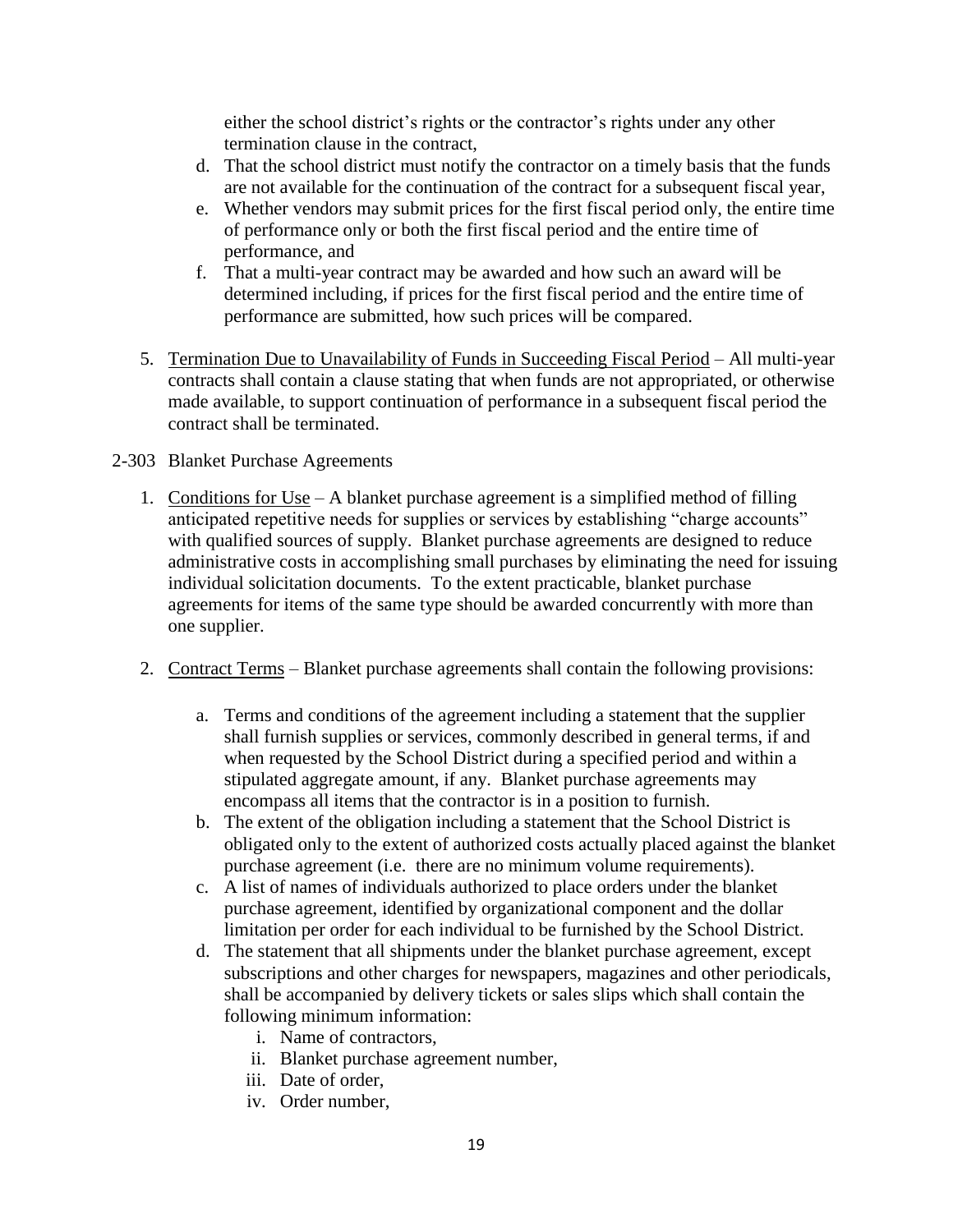- v. Itemized list of supplies or services furnished,
- vi. Quantity, unit price and extension of each item less applicable discounts, and
- vii. Date of delivery or shipment.
- e. An itemized and a summary invoice shall be submitted at least monthly or upon expiration of the blanket purchase agreement, whichever first occurs, for all deliveries made during a billing period, identifying the delivery tickets covered therein stating their total dollar value and supported by receipted copies of the delivery tickets.

## Part D – Audit of Records

- 2-401 Right to Audit Records
	- 1. Audit of Cost or Pricing Data The School District may, at reasonable times and places, audit the books and records of any person who has submitted cost or pricing data pursuant to Section 2-202 to the extent that such books and records relate to such cost or pricing data. Any person who receives a contract, change order or contract modification for which cost or pricing data is required, shall maintain such books and records that relate to such cost or pricing data for three (3) years from the date of final payment under the contract, unless a shorter period is otherwise authorized in writing.
	- 2. Contract Audit The School District shall be entitled to audit the books and records of a contractor or subcontractor under any contract or subcontract other than a firm fixedprice contract to the extent that such books and records relate to the performance of such contract or subcontract. Such books and records shall be maintained by the contractor for a period of three (3) years from the date of final payment under the prime contract and by the subcontractor for a period of three (3) years from the date of final payment under the subcontract, unless a shorter period is otherwise authorized in writing.

## Part E – Reports and Records

## 2-501 Reporting of Anti-competitive Practices

When for any reason collusion or other anticompetitive practices are suspected among any bidder or offerors, the relevant facts shall be transmitted to the School District Attorney, School District Compliance Officer and the Superintendent.

## 2-502 Procurement Records

- 1. Contract File All determinations and other written records pertaining to the solicitation, award or performance of a contract shall be maintained in a contract file.
- 2. Retention of Procurement Records All procurement records shall be retained and disposed of in accordance with records retention guidelines and schedules approved by the School District. If a contract is being funded in whole or in part by assistance from a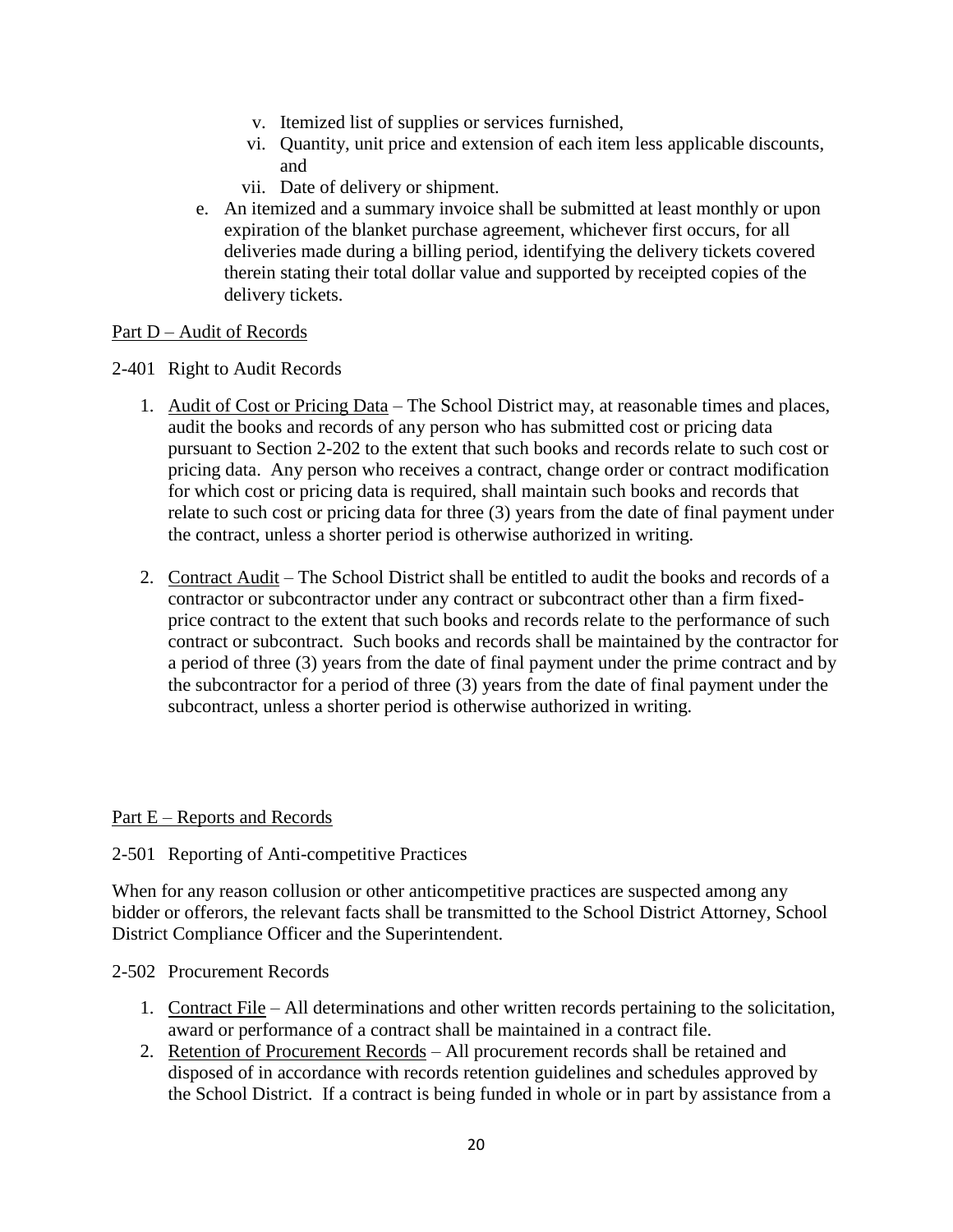Federal agency, then all procurement records pertaining to that contract shall be maintained for three (3) years from the closeout date of the assistance agreement or the final disposition of any controversy arising out of the assistance agreement or for a longer period if required by such Federal agency.

# ARTICLE 3 – SPECIFICATIONS

### Part A – Specifications

3-101 Importance of Specifications

The School District shall prepare and issue specifications for supplies, services and construction required by the School District. Specifications shall, to the extent practicable, emphasize functional or performance criteria while limiting design or other detailed physical descriptions to meet the needs of the School District. All specifications shall be drafted so as to promote overall economy for the purpose of satisfying the School District's needs, and to encourage maximum free and open competition in satisfying the School District's needs, and may not be unduly restrictive. It is recognized, however, that the preference for use of functional or performance specifications is primarily applicable to the procurement of supplies and services. Such preference is not often practicable in construction, apart from the procurement of supply type items for a construction project. Specifications for construction may be prepared on a projectby-project basis by the architect and/or engineer retained by the School District.

## ARTICLE 4 - PROCUREMENT OF CONSTRUCTION, ARCHITECT - ENGINEER AND

# LAND SURVEYING SERVICES

## Part A - Management of Construction Contracting

## 4-101 Selection of Method of Construction Contract

The School District will utilize the South Carolina School Facilities Planning and Construction Guide prepared by the South Carolina Department of Education for new construction, additions or renovations of structures used in connection with public education. The School District shall have discretion to select the appropriate construction contracting method for a particular project. In determining which method to use, the School District shall consider its requirements, resources, and the potential contractor's capabilities. The School District shall include in the contract file a written statement setting forth the facts which led to the selection of a particular method of construction contracting for each project. In selecting the construction contracting method, the School District should consider the results achieved on similar projects in the past and the methods used.

## 4-102 Contract Administration

The School District shall maintain a contract administration system designed to insure that a contractor is performing in accordance with the solicitation under which the contract was awarded, and the terms and conditions in the contract.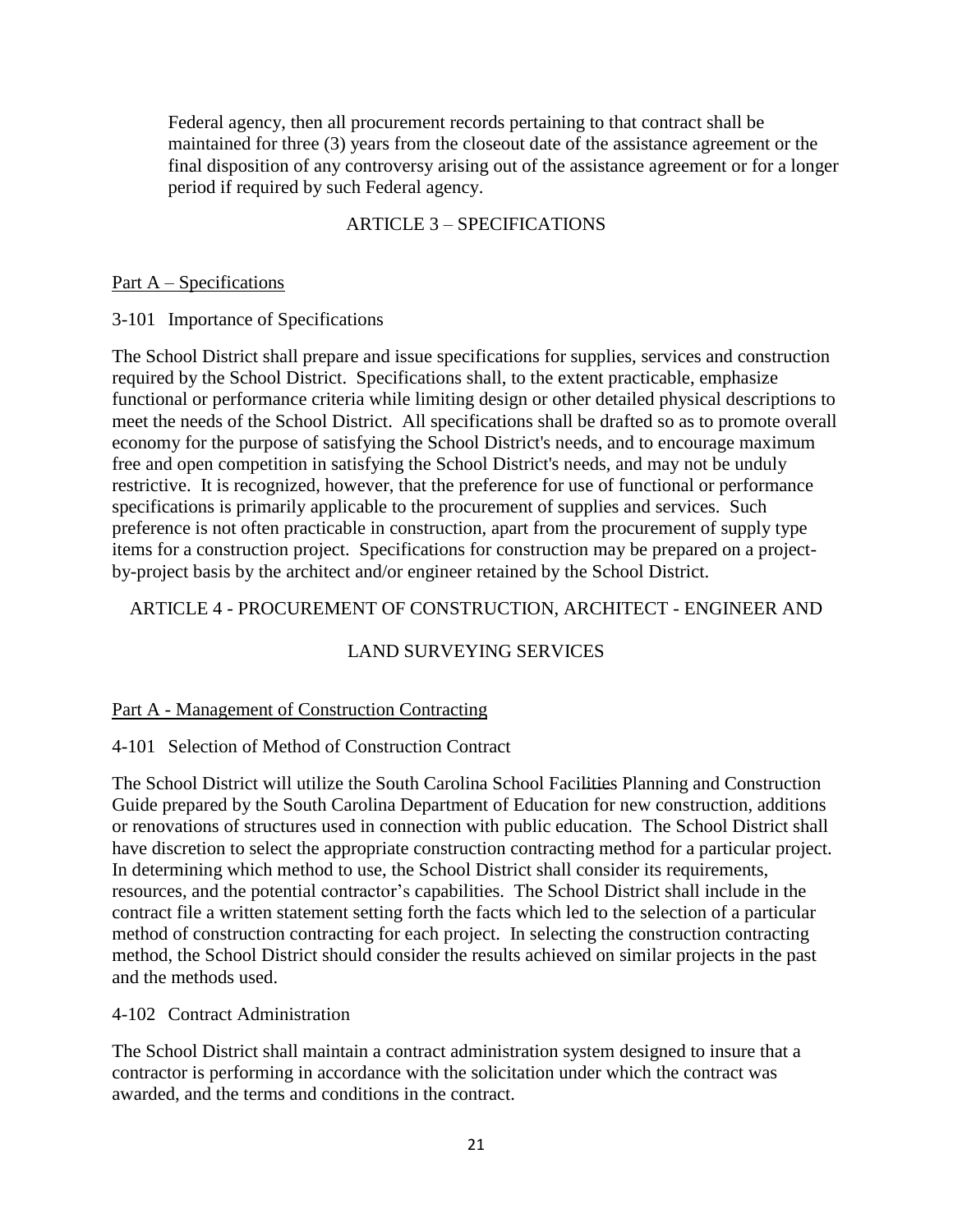## Part B - Construction Contract Clauses and Fiscal Responsibility

## 4-201 Standard Clauses

The School District may establish standard contract clauses for use in its contracts. Such contract clauses and additional clauses or variations shall be stated in the Invitation for Bids or Request for Proposals.

## 4-202 Modifications

Every contract modification, change order, or contract price adjustment under a construction contract with the School Board in excess of five thousand dollars (\$5,000) shall be subject to prior approval by the School Board after receiving a report from the fiscal officer of the School District as to the effect of the contract modification, change order or contract price adjustment on the total project budget or the total contract budget.

## Part C - Architect-Engineer and Land Surveying Services

4-301 Public Announcement and Selection Process

- 1. Public Announcement It is the policy of the School District to publicly announce all requirements for Architect-Engineer and Land Surveying services and to negotiate such contracts on the basis of demonstrated competence and qualification at fair and reasonable prices. In the procurement of Architect-Engineer and Land Surveying services, the School District shall request firms to submit a statement of qualifications and performance data.
- 2. Selection Process The School District shall conduct discussions with no less than three (3)firms regarding the contract and shall select the firm deemed most qualified to provide the required services. The selection shall be made in order of preference, based on criteria established and published by the School District.
- 3. Negotiation The School District shall negotiate a contract with the highest qualified firm for Architect-Engineer or Land Surveying services at a compensation which is considered to be fair and reasonable to the School District. In making this decision, the School District shall take into account the established value, the scope, the complexity, and the professional nature of the services to be rendered. Should the School District be unable to negotiate a satisfactory contract with the firm considered to be most qualified, negotiations with that firm shall be terminated and the School District shall then undertake negotiations with the second most qualified firm. Failing accord with the second most qualified firm, the School District shall terminate negotiations. The School District shall then undertake negotiations with the third most qualified firm. Should the School District be unable to negotiate a contract with any of the selected firms, the School District shall select additional firms in order of their competence and qualifications, and the School District shall continue negotiations in accordance with this Section until an agreement is reached.

# ARTICLE 5 - PROPERTY MANAGEMENT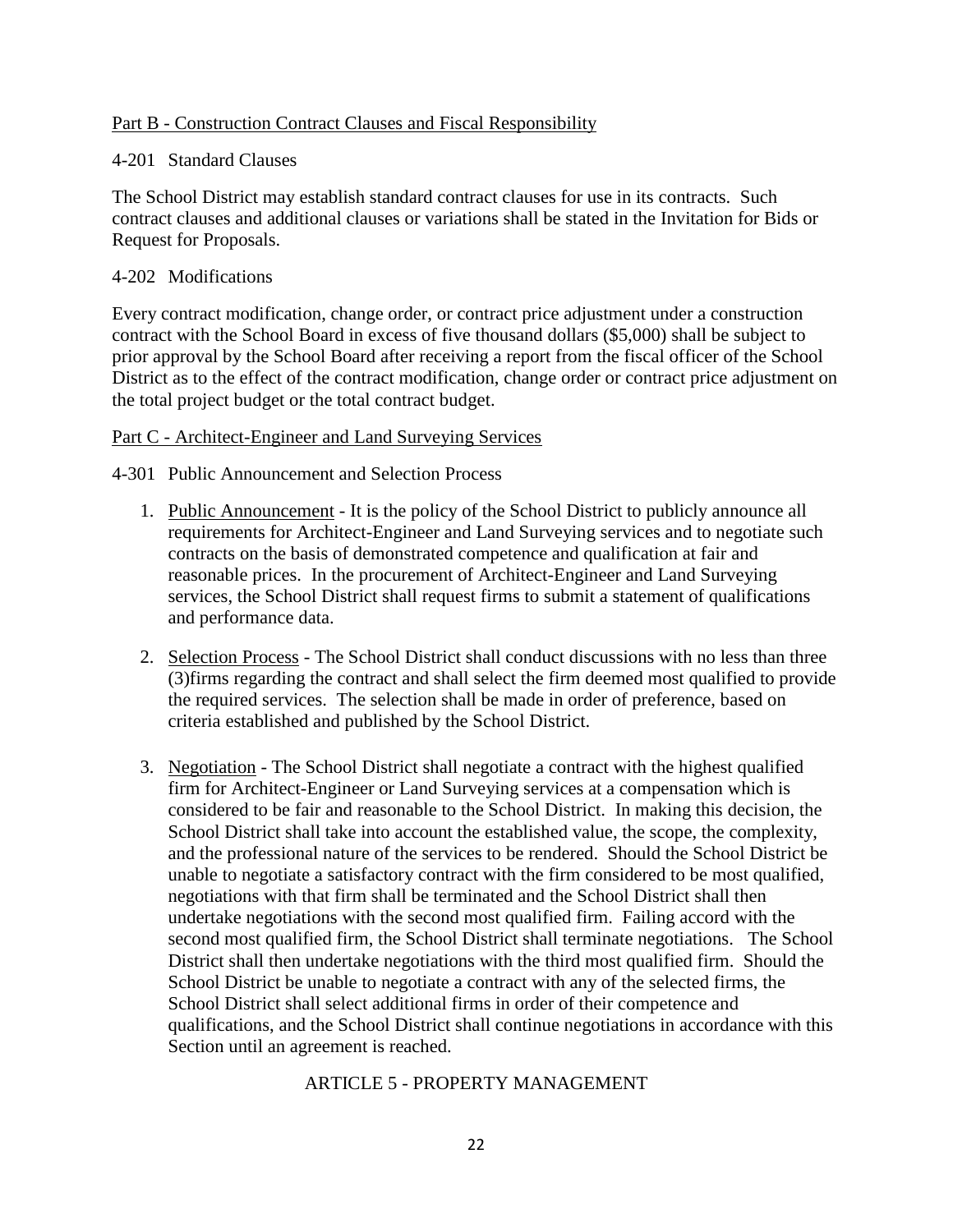## Part A - Disposition of Surplus Property

## 5-101 Sale

- 1. Surplus supplies and property shall be disposed of through competitive sealed bids or public auction. In the event some types and classes of items can be sold or disposed of more readily and advantageously by other means, the School District may employ such other means including, but not limited to, barter or appraisal.
- 2. When making sales by competitive sealed bidding, notice of the sale should be given by at least fifteen (15) days before the date set for opening bids. News- paper advertisement or notice in other publications may also be used. Bids shall be publicly opened. The Notice of Sale shall include the provisions upon which the award shall be made to the highest responsive and responsible bidder, provided that the price offered by such bidder is acceptable to the School District. Where such price is not acceptable, the School District may reject--the bids-in whole or in part and negotiate the sale provided that the negotiated sale price is higher than the highest responsive and responsible bid.

## Part B - Proceeds

## 5-201 General Fund

Proceeds from the sale, lease, or disposal of surplus supplies and property shall be deposited in the School District general fund.

# ARTICLE 6 - LEGAL AND CONTRACTUAL REMEDIES

## Part A - Exclusive Remedies

## 6-101 Waiver and Exhaustion

The remedies provided in this article to actual or prospective bidders, offerors and contractors shall be exclusive and shall be exhausted prior to the commencement of an action at law or in equity against the School District, its officers or employees. Nothing herein should be construed as a waiver of sovereign, or other, immunity either partially or fully, if otherwise available and applicable of contracts. The debarment shall not be for a period of more than three (3) years. The School District, after consultation with the School District Attorney, shall have authority to suspend a person from consideration for award of contracts if there is probable cause for debarment. The suspension shall not be for a period exceeding three (3) months.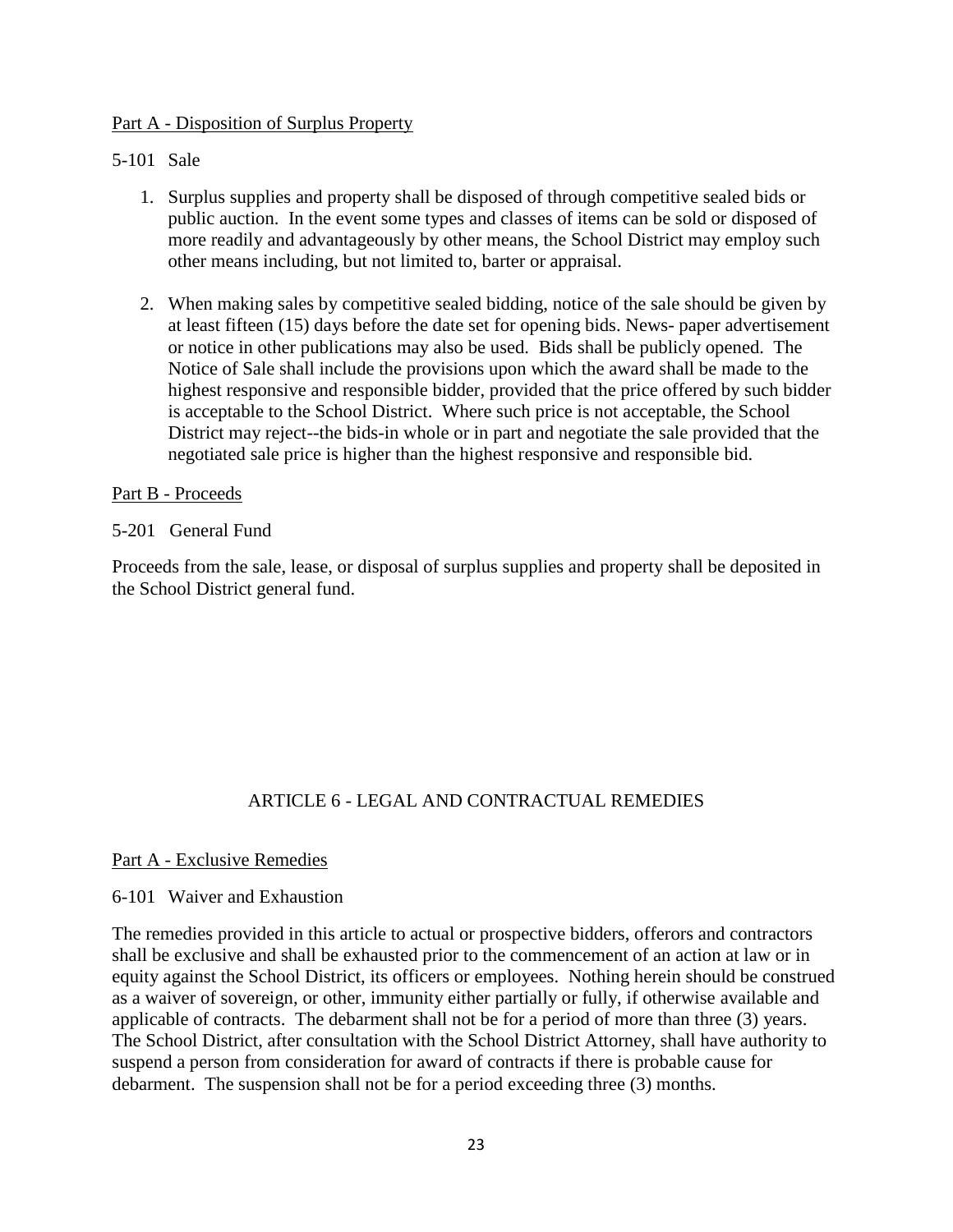## Part B – Resolution of Protests

- 6-201 Authority to Resolve Protested Solicitations and Awards
	- 1. Right to Protest Any actual or prospective bidder, offeror or contractor who is aggrieved in connection with the solicitation or award of a contract may protest. The protest shall be submitted in writing, setting forth the grounds and facts applicable thereto for the protest, within fourteen (14) days after such aggrieved person knows or should have known of the facts giving rise thereto, to the Superintendent. The filing of a protest shall not stay the solicitation or award of a contract unless fraudulent.
	- 2. Authority to Resolve Protests The Superintendent shall have authority to settle and resolve a protest of an aggrieved bidder, offeror or contractor, actual or prospective, concerning the solicitation or award of a contract. The remedies, if any, shall be in accordance with Part D of this Article.
	- 3. Decision If the protest is not resolved by mutual agreement, the Superintendent shall issue a decision in writing within ten (10) days. The decision shall:
		- a. State the reasons for the action taken, and
		- b. Inform the protestant of its right to administrative review as provided in Part C of this Article.
	- 4. Notice of Decision A copy of the decision under Subsection (3) of this Section shall be mailed or otherwise furnished immediately to the protestant and any other party intervening.
	- 5. Finality of Decision A decision under Subsection (3) of this Section shall be final and conclusive, unless any person adversely affected by the decision appeals administratively as provided in Part C of this Article.

#### 6-202 Authority to Debar or Suspend

- 1. Authority After reasonable notice to the person involved and reasonable opportunity for that person to be heard, the School District, after consultation with the School District Attorney, shall have authority to debar a person for cause from consideration for award of contracts. The debarment shall not be for a period of more than three (3) years. The School District, after consultation with the School District Attorney, shall have authority to suspend a person from consideration for award of contracts if there is probable cause for debarment. The suspension shall not be for a period exceeding three (3) months.
- 2. Causes for Debarment or Suspension The causes for debarment of suspension include the following: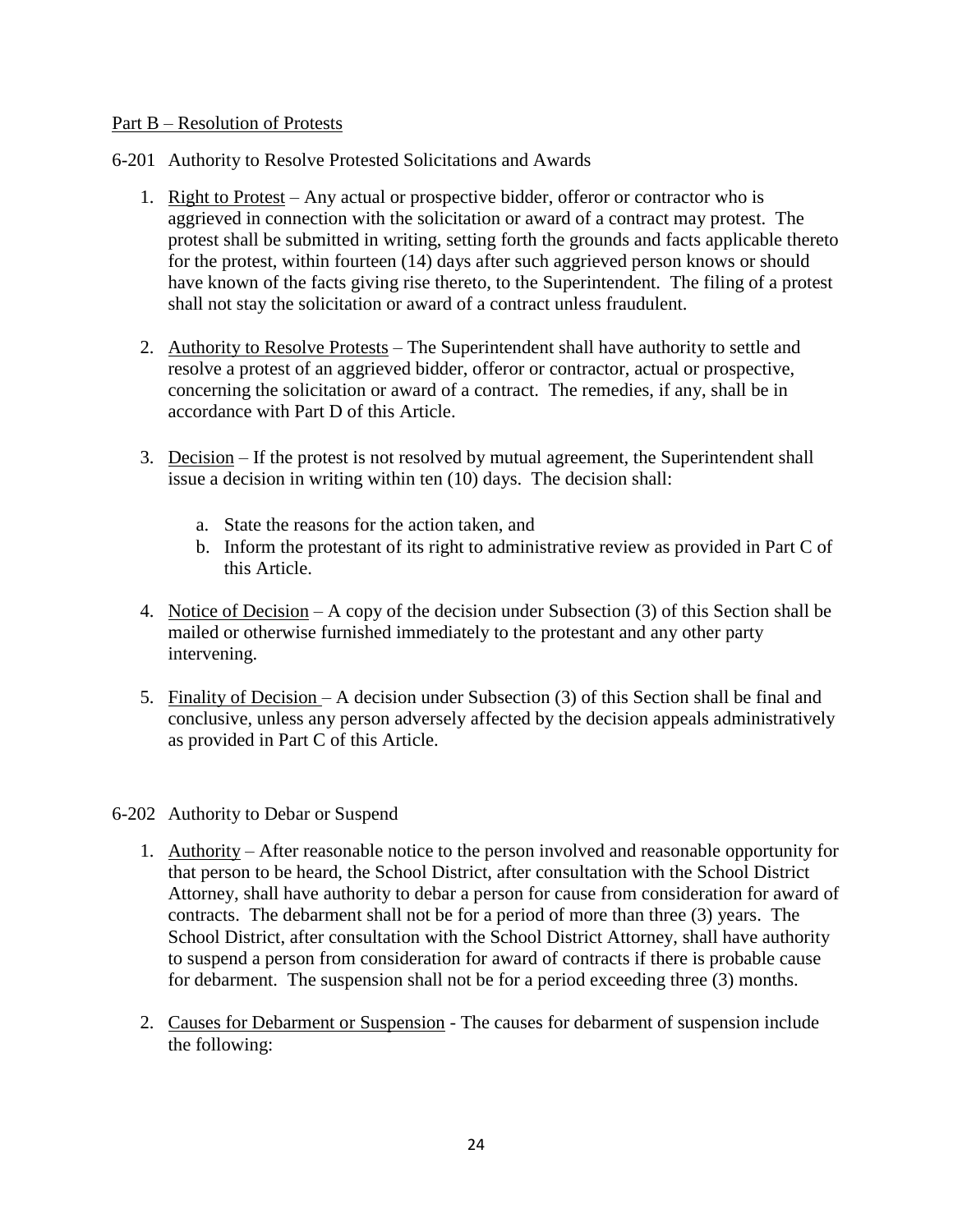- a. conviction for commission of a criminal offense as an incident to obtaining or attempting to obtain a public or private contract or subcontract, or in the performance of such contract or subcontract;
- b. conviction under State or Federal statutes of embezzlement, theft, forgery, bribery, falsification or destruction of records, receiving stolen property, or any other offense indicating a lack of business integrity or business honesty which currently, seriously, and directly affects responsibility as a School District contractor;
- c. conviction under State or Federal antitrust statutes arising out of the submission of bids or proposals;
- d. violation of contract provisions, as set forth below, of a character which is so serious as to justify debarment or suspension action:
	- i. deliberate failure without good cause to perform in accordance with the specifications or within the time limit provided in the contract; or
	- ii. a recent record of failure to perform or of unsatisfactory performance in accordance with the terms of one or more contracts; provided that failure to perform or unsatisfactory performance caused by acts beyond the control of the contractor shall not be considered to be a basis for debarment or suspension.
- e. any other cause which is as serious and compelling as to affect responsibility as a School District contractor, including debarment or suspension by another governmental entity for cause.
- f. for violation of the ethical standards set forth in South Carolina State Ethics Act.
- 3. Decision The Superintendent shall issue a written decision within thirty (30) days to debar or suspend. The decision shall:
	- a. state the reasons for the action taken; and
	- b. inform the debarred or suspended person involved of its rights to administrative review as pro- vided in Part C of this Article.
- 4. Notice of Decision A copy of the decision under Subsection (3) of this Section shall be mailed or otherwise furnished immediately to the debarred or suspended person and any other party intervening.
- 5. Finality of Decision A decision under Subsection (3) of this Section shall be final and conclusive, as to administrative review, unless the debarred or suspended person appeals administratively as provided in Part C of this Article.
- 6-203 Authority to Resolve Contract and Breach of Contract Controversies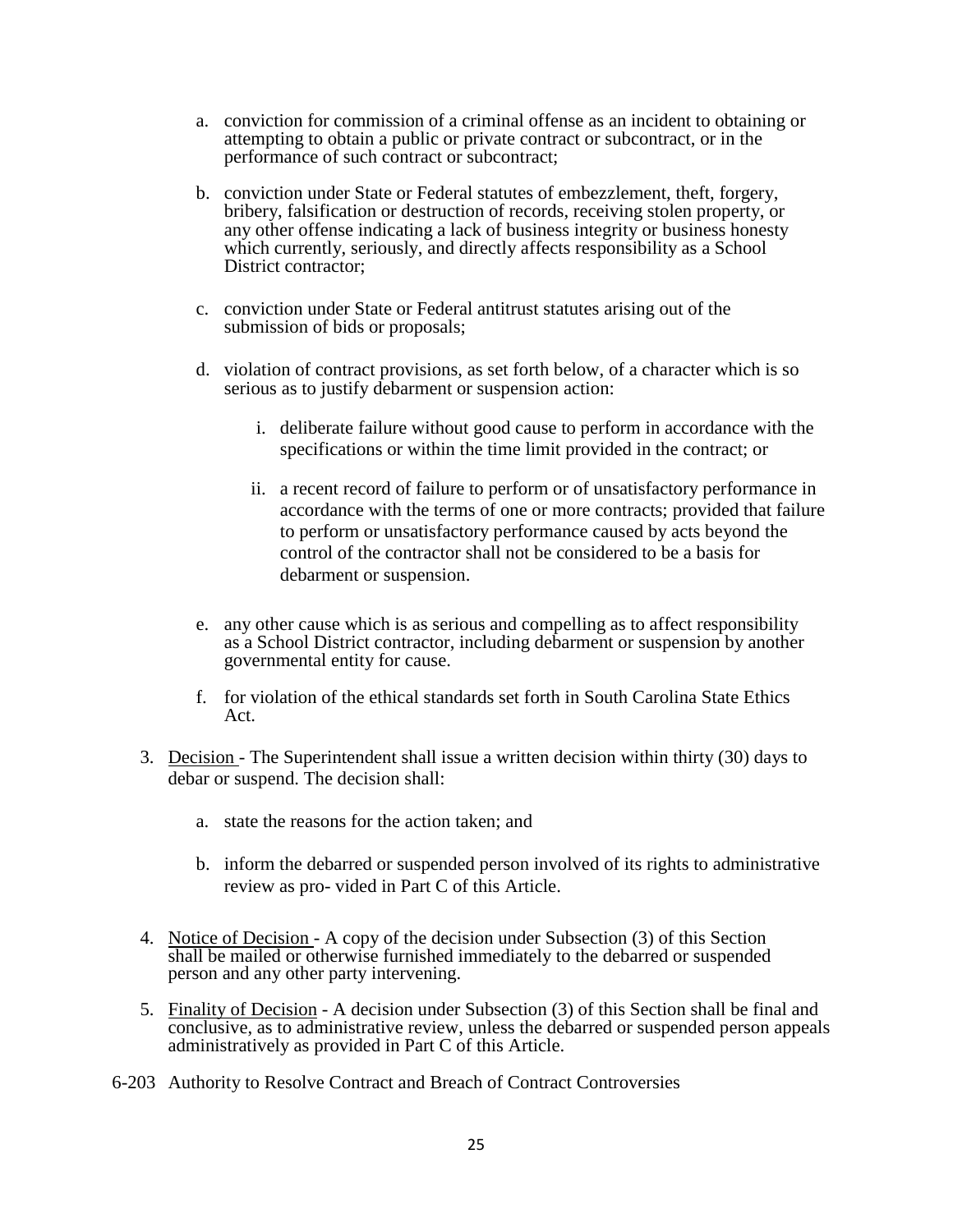- 1. Applicability This Section applies to controversies between the School District and a contractor and which arises under, or by virtue of, a contract between them. This includes without limitation controversies based upon breach of contract, mistake, misrepresentation, or other cause for contract modification or rescission.
- 2. Authority The Superintendent is authorized to settle and resolve a controversy described in Subsection (1) of this Section.
- 3. Decision If such a controversy is not resolved by mutual agreement, the Superintendent shall promptly issue a decision in writing within thirty (30) days. The decision shall:
	- a. state the reason for the action taken; and
	- b. inform the contractor of its right to review as provided in Part C of this Article.
- 4. Notice of Decision A copy of the decision under Subsection (3) of this Section shall be mailed or otherwise furnished immediately to the contractor.
- 5. Finality of Decision The decision under Subsection (3) of this Section shall be final and conclusive, unless the contractor appeals administratively as provided in this Article.
- 6. Failure to Render Timely Decision If the written decision required under Subsection (3) of this Section is not entered within thirty (30) days after written request for a said decision, or within such longer period as may be agreed upon, then the Contractor shall proceed as if an adverse decision had been received.

#### Part C - Administrative Appeals

#### 6-301 School District Superintendent

Prior to commencing any other action at law or in equity, a party aggrieved from a determination by the Superintendent which is authorized in Section 6-201, 6-202, or 6-203 of this Article, shall seek review of such determination to the School District Board of Trustees.

- 6-302 Procedures
	- 1. Time Limit for Filing an Appeal A determination by the Superintendent shall be final and conclusive unless any person adversely affected by the decision requests a review by the School District Board of Trustees, in writing, setting forth the reasons for such review, to the School District Superintendent within ten (10) days of its receipt of the decision.
	- 2. Upon receipt of an appeal from an aggrieved party, the School District Superintendent shall schedule a review of the appeal. The protestant may also request an appearance before the School District Board of Trustees. The Board of Trustees, within ten (10) days of completion of its review, shall, in writing, affirm, alter or deny the decision. Such decision shall include findings of fact and conclusions of law including a statement of the underlying facts supporting such findings. The Decision shall also state whether the:
		- a. solicitation or award being contested was in accordance with this Policy, and the terms and conditions of the solicitation documents;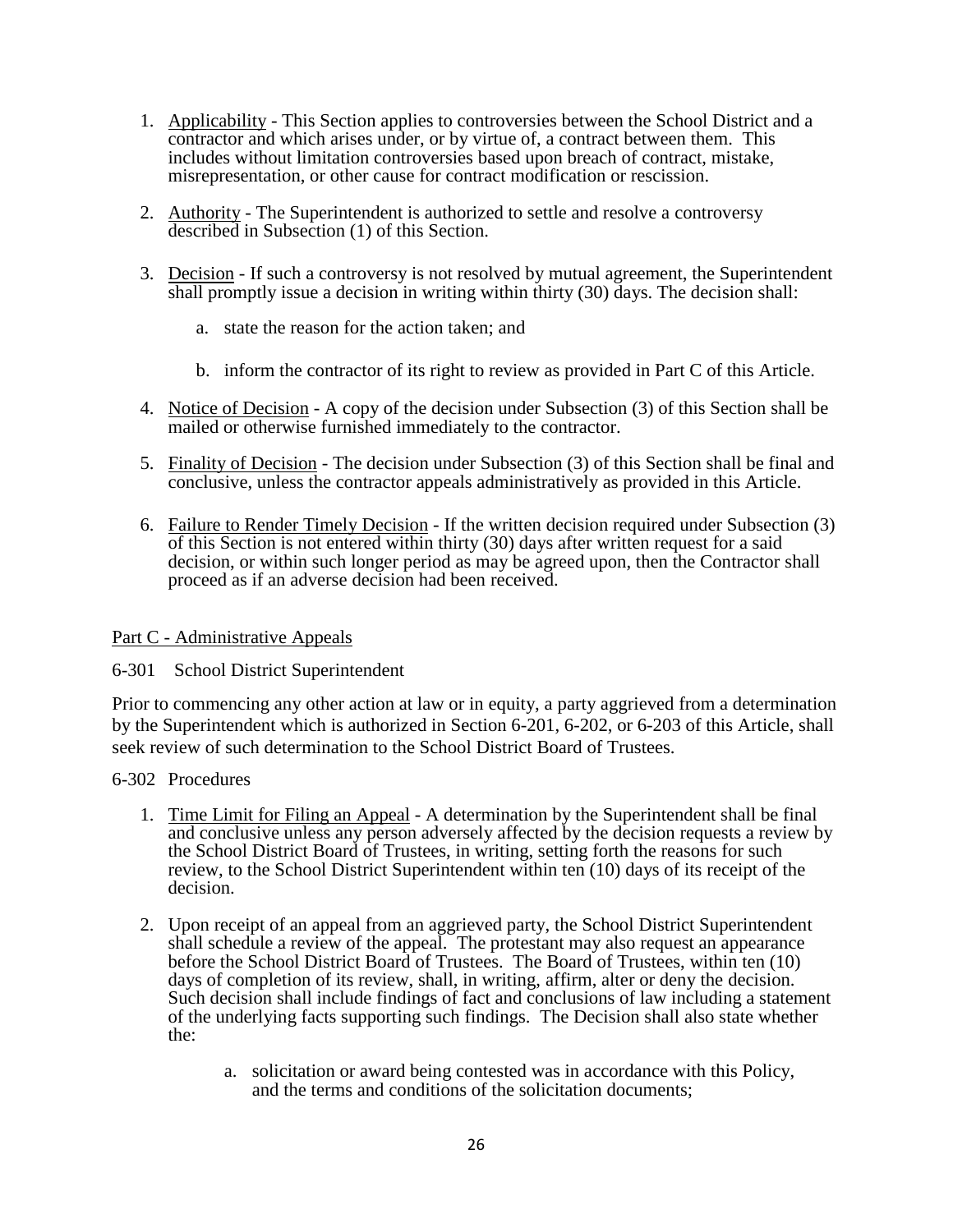- b. debarment or suspension being contested was in accordance with this Policy, and in the best interest of the School District; and
- c. contract and breach of contract determination being contested was in accordance with this Policy, and in the best interest of the School District.
- 3. The administrative review by the School District Board of Trustees shall not be limited to any prior determination. Any prior staff determination shall not be conclusive as to any findings and conclusions. Any person who is aggrieved by a final decision shall have exhausted all administrative remedies available within this Article prior to seeking judicial review. The decision of the Board of Trustees shall be presumed final and conclusive unless such proceedings for review are instituted by filing a petition in the Circuit Court within thirty (30) days after such final decision.

### Part D - Solicitations or Awards in Violation of Law

6-401 Applicability of this Part

The provisions of this Part apply where it is determined administratively or upon administrative review, that a Solicitation or award of a contract is in violation of this Policy.

6-402 Remedies Prior to an Award

If prior to award it is determined that a Solicitation or proposed award of a contract is in violation of this Policy, then the Solicitation or proposed award shall be:

- a. canceled; or
- b. revised to comply with this Policy.
- 6-403 Remedies After an Award

If after an award it is determined that a Solicitation or award of a contract is in violation of this Policy, then:

- a. if the person awarded the contract has not acted fraudulently or in bad faith:
	- 1. the contract may be ratified and affirmed, provided it is determined that doing so is in the best interest of the School District; and
	- 2. the person who should have been awarded the contract may be reimbursed for the actual expense reasonably incurred in connection with the Solicitation, including preparation, not to exceed five thousand dollars (\$5,000.00).
- b. if the person awarded the contract has acted fraudulently or in bad faith:
	- 1. the contract may be declared null and void; or
	- 2. the contract may be ratified and affirmed if such action is in the best interests of the School District, without prejudice to the School District's right to such damages as may be appropriate.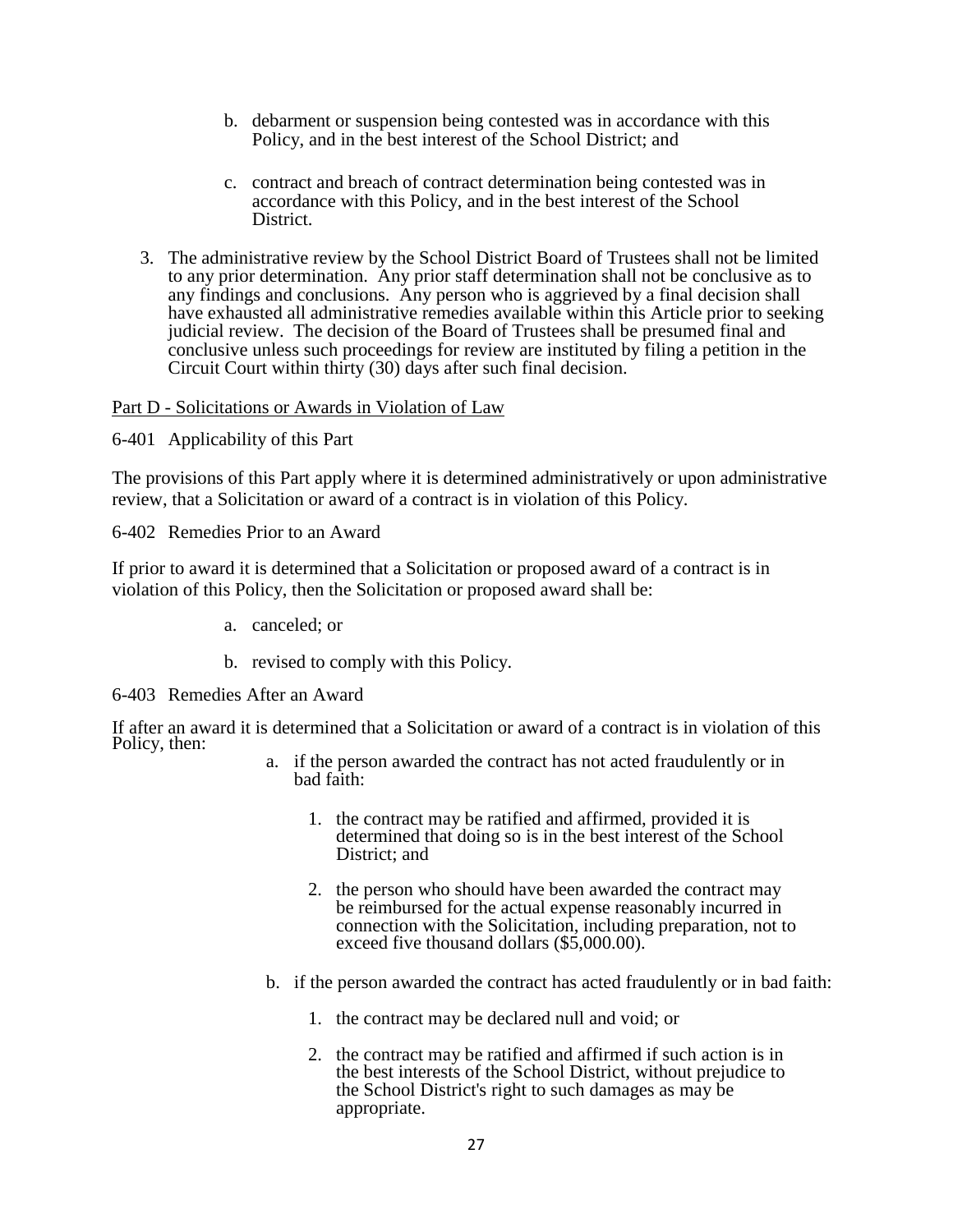# ARTICLE 7 - INTERGOVERNMENTAL RELATIONS

## Part A - Cooperative Purchasing

# 7-101 Cooperative Purchasing Authorized

The School District may participate in, sponsor, conduct, or administer a Cooperative Purchasing program for the procurement of supplies, services, or construction with one or more Public Procurement Units in accordance with an agreement entered into between the participants. Such Cooperative Purchasing may include, but is not limited to, joint or multi-party contracts between Public Procurement Units, including use of State contracts. The School District shall, prior to conducting procurement activities hereunder, explore the availability of satisfying its needs through utilization of pre-existing contracts between the State's Division of General Services and private vendors and shall use such arrangements if cost effective, and otherwise advantageous to the School District. The School District may procure supplies, services, or construction items through the contracts established by the General Services Division of the State of South Carolina as provided in Chapter 35 of Title 11 (State Consolidated Procurement Code), South Carolina Code of Laws, 1976, independent of the requirements of this Policy.

## 7-102 Sale, Acquisition, or Use of Supplies

The School District may sell to, acquire from, or use any supplies belonging to another Public Procurement Unit independent of the requirements of this Policy.

# 7-103 Cooperative Use of Supplies and Services

The School District may enter into an agreement, with any Public procurement unit for the cooperative use of supplies or services under the terms agreed upon between the parties independent of the requirements of this Policy.

## 7-104 Joint Use of Facilities

The School District may enter into agreements for the common use or lease of warehousing facilities, capital equipment, and other facilities with another public Procurement Unit under the terms agreed upon between the parties.

# ARTICLE 8 - MINORITY BUSINESSES

# Part A - Minority and Women- owned Businesses

## 8-101 Minority and Women-owned Businesses

The School District will maintain the list of minority businesses compiled by the Governor's Office of Small and Minority Business Assistance and where appropriate will solicit those businesses on such list for procurements for which they are qualified.